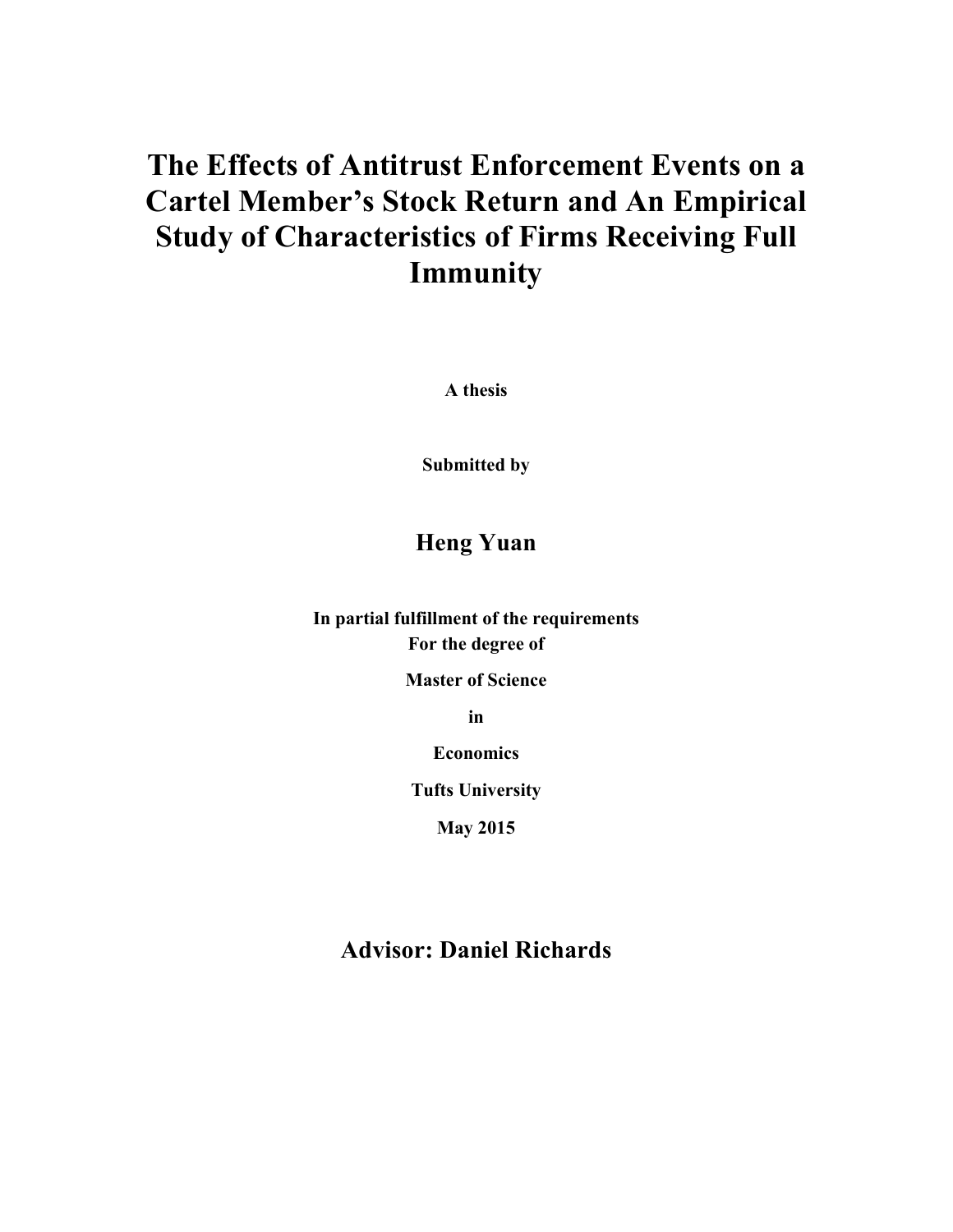#### **Abstract**

Investigation into the deterrence effect of antitrust penalties on collusive behavior has evolved significantly since the early work of Werden (1989). While it is now recognized that the ability of fines to disrupt the "no deviation" conditions necessary for successful collusion means that effective deterrence does not require fines as large as the expected collusive profit, the question of how great the disincentive for collusion is remains. In this paper, I examine a separate channel, namely, stock market reaction to price-fixing revelations. In this area, event study methodology has been quite formal and standard, thus I use this method by choosing two separate events relating to the investigation and conviction of a cartel member. On the other side, as many of the recent cartels have been discovered due to the confession by a cartel member under the Justice Department's leniency program, I also investigate the characteristics of those firms receiving leniency. The latter study is based on the model Marvao (2012) built in her study but adding several financial variables.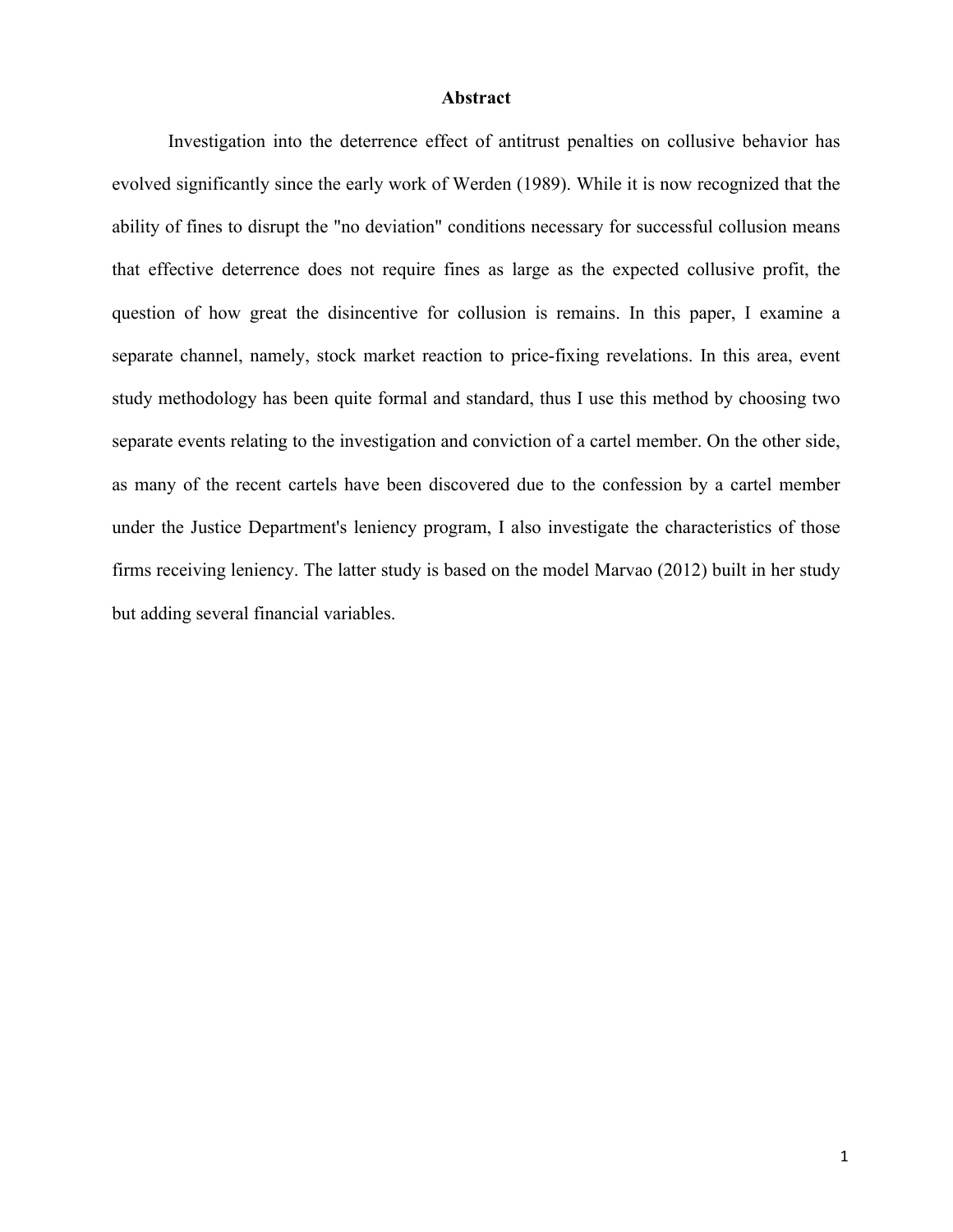#### **Acknowledgement**

This thesis could never be done without the considerable and generous help from my advisor Professor Daniel Richards. I would like to deliver all my gratitude to his kindness as advisor and strictness in conducting research. My original interest in the field of industrial organization is thoroughly ignited by the first discussions with Professor Richards due to his passion and richness in knowledge. For each step of this study, Professor Richards has shown his profession in motivating me to find out the right track for this thesis. Except for all the highly professional ideas he proposes to me, Professor Richards also helps me get access to the dataset for the research. For everything he has done for me, I sincerely thank him for spending time instructing me.

I also need to thank Professor Marcelo Bianconi for the precious advises and insightful ideas he has contributed to this study. The several discussions with Professor Bianconi have done me a great favor in overcoming difficulties in econometrics and financial valuations. Although busy with his own stuff, he read my draft thoroughly and provides considerably worthwhile comments.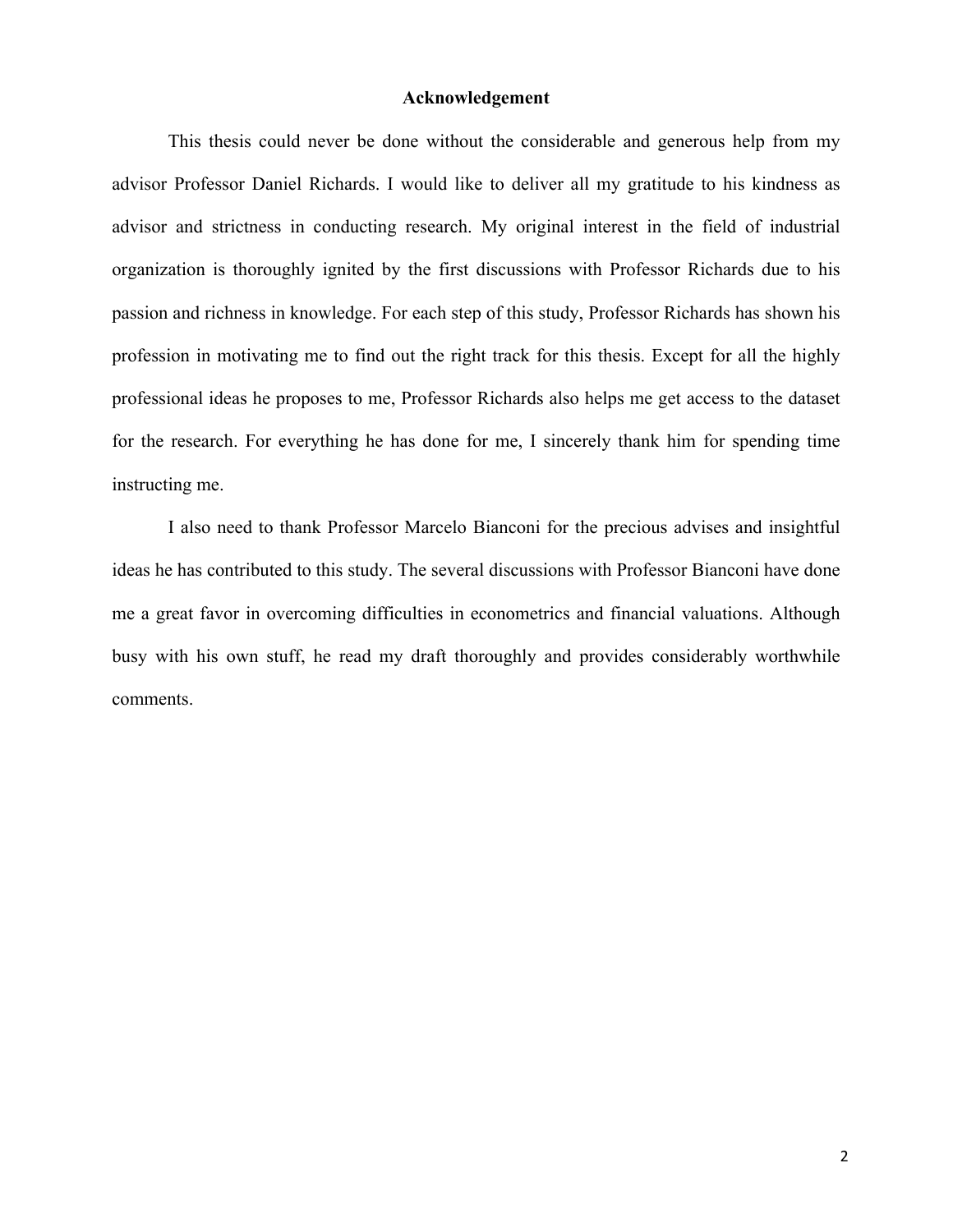# **Table of Contents**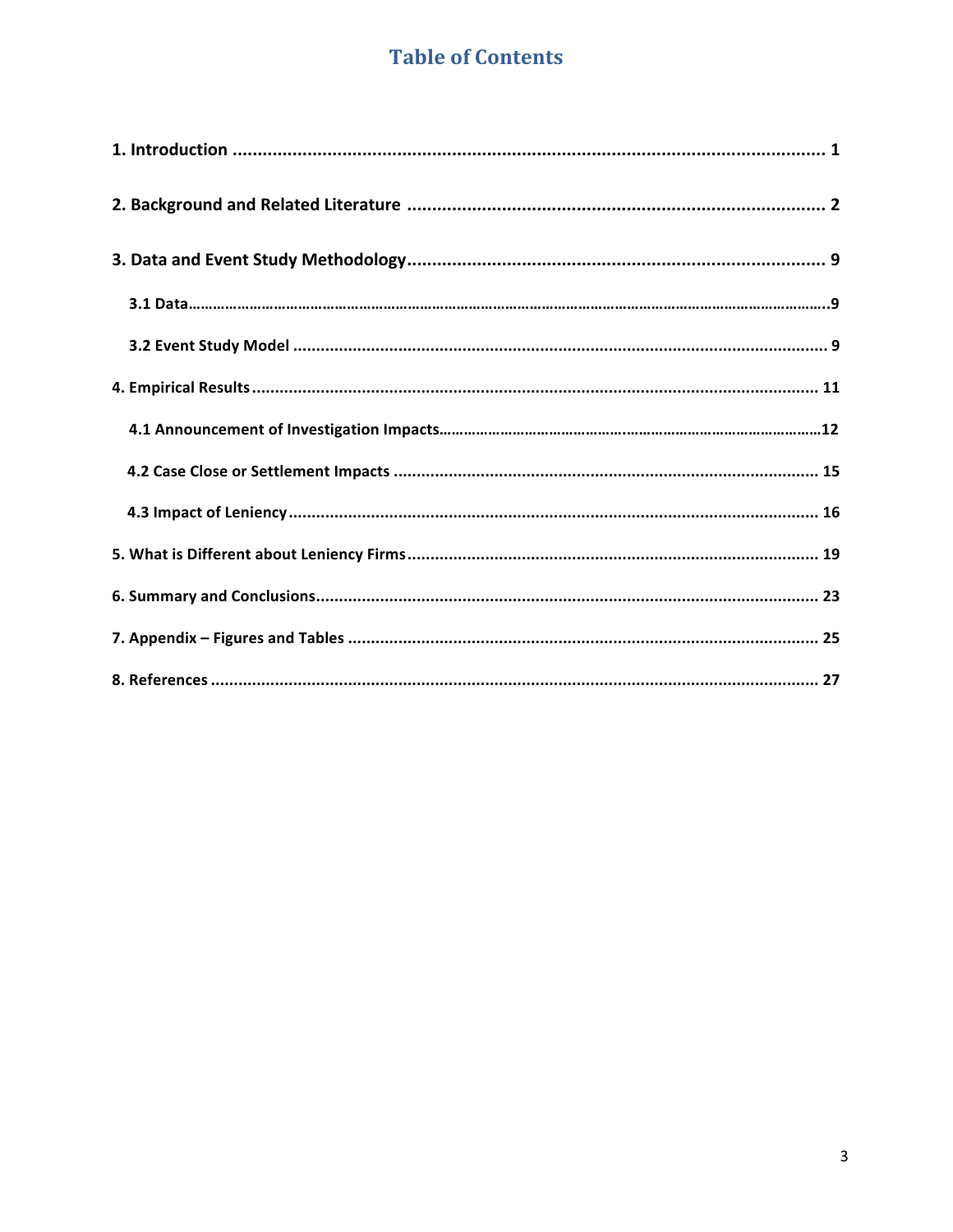#### **1. Introduction**

In this paper, I examine the impact on a firm's share price of being named as a potential conspirator in a price-fixing cartel. For this purpose, I use an event-study methodology that treats such a revelation as "news" that may generate abnormal price changes and equity returns. In this view, the paper can be seen as part of the Efficient Markets Hypothesis (EMH) literature that measures the speed with which market prices incorporate new information.<sup>1</sup>

However, the analysis is also closely tied to two strands in the literature on cartels. One is the empirical question that was indirectly raised by Harberger (1954) in his more general analysis of the impact of non-competitive pricing across the national economy in general. The narrower version of that question relevant to the study here is the extent of the price-raising and welfare loss effects of cartel behavior. The second and related issue has to do with the appropriate legal penalty for those that violate price-fixing statutes. To the extent that the market reaction to exposure and the presumed end of a cartel provides a dollar measure of the cartel's profit, it also indicates how large the fines must be for effective deterrence.

This paper provides evidence on both issues. To preview the main results briefly, I find that the announcement that a firm is under investigation for price-fixing behavior typically leads to a reduction in the share price of that firm or (if it is a subsidiary) its parent of 1.5 to 2 percent. At least half of this dollar drop cannot be accounted for by fines, suggesting that the remaining dollar value reflects the fall in profits that results from ending the cartel.

I also find that the market differentiates between those announced colluders who actually were either the first (in US cases) or among the first (in European cases) to confess and therefore to receive leniency (In this thesis, I'm only focusing the leniency recipients who get full immunity). As the identities of these firms are not released in the US and are only known with

<sup>&</sup>lt;u> 1989 - Johann Stein, fransk politik (d. 1989)</u>  $<sup>1</sup>$  See, for example, Malkiel (2003).</sup>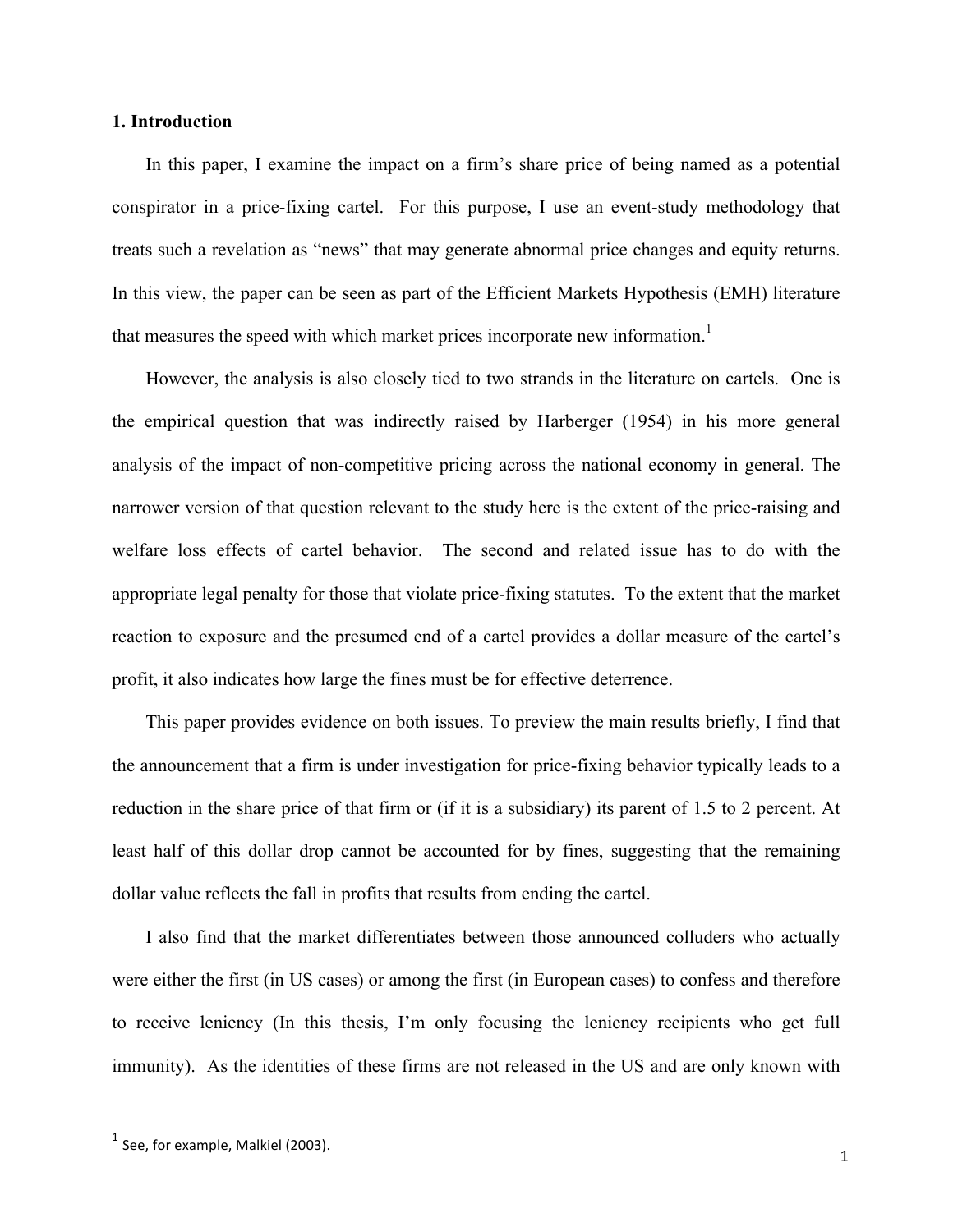some delay in Europe, this finding indicates that the financial markets are very good at discovering this information. Consistent with the view that the profit-reduction from ending the cartel is an important source of the fall in the equity price of a firm accused of price-fixing, I find that the firms confessing and applying for leniency tend to be the least profitable cartel members. Thus, I find that the share price of these firms, unlike those that do not confess, is largely unaffected by official announcements that they are under investigate for price-fixing.

I review some of the related literature in Section 2. In Section 3, I describe the data and empirical strategy more fully. The basic empirical results regarding share price reactions are presented in section 4. Section 5 briefly examines the issue of which firms apply for leniency. Section 6 provides a brief summary and some conclusion remarks.

#### **2. Background and Related Literature**

The gains to a firm from participating in a price-fixing cartel are obvious. The suppression of competition permits a higher price-cost margin and greater profits for the duration of the cartel. There are also potential costs. These included criminal fines and civil damages as well as potential loss of reputation and other intangible penalties. The net gain therefore must weigh the value of the extra profit against the value of the potential costs. Efforts to measure both of these factors, and therefore the deterrence effect of antitrust policy, have been an important research goal for 25 years or longer.

Efforts to measure systematically the impact that cartels have on prices relative to those that would exist in the absence of collusion have a long history. A relatively early starting point is the analysis of Werden and Simon (1987) that proposed that a conservative estimate of the average price markup generated by collusion relative to the non-collusive price is ten percent. Posner (2001), in his review of 12 cartels found a median price increase of 38 percent. Levenstein and Suslow (2006) review 22 cartels and find a median price increase of 44 percent.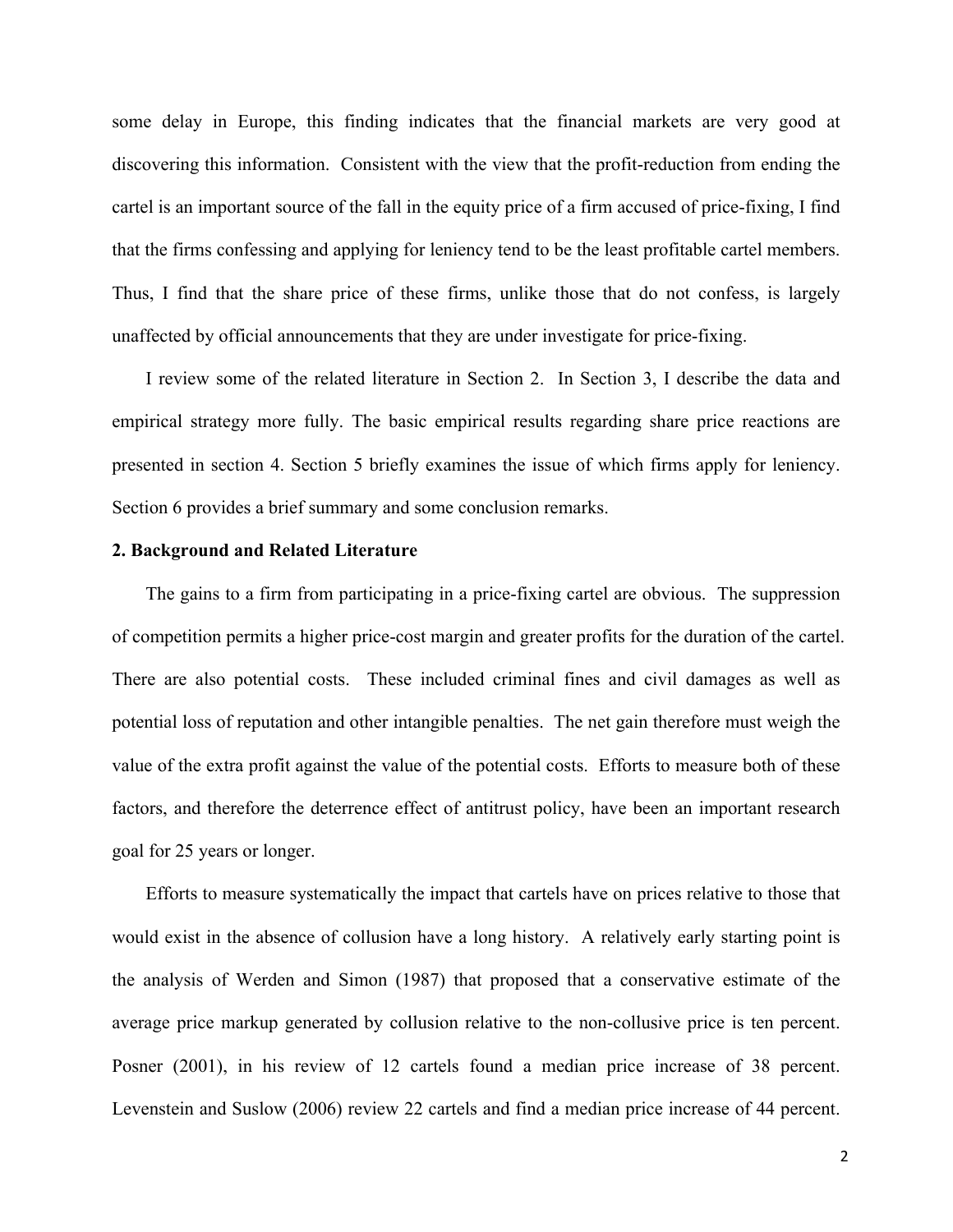In what may well be the most complete meta-study reviewing all other analyses and covering over 1500 estimates of cartel overcharges, Connor and Lande (2012) find that since 1974, cartels have typically raised prices on the order of 15 to 39 percent with national cartels typically at the lower end international cartels usually at the higher end of this range.

Estimates of the cartel price effects and the profit gains they generate lead naturally to a consideration of effective deterrence strategies. Broadly speaking, there are two approaches to this issue. The first is built on the rational crime behavior of Becker (1968). This analysis essentially weighs the gain from the cartel against the expected loss. Let *m* be the pre-cartel markup over marginal cost  $c$ ;  $k$  be the cartel markup from the pre-cartel price  $P$ ;  $\varepsilon$  the elasticity of demand; and *q* the member firm's pre-cartel output. Thus, the cartel price  $P^M = (1+k)P =$  $(1+k)(1+m)c$  and the firm's cartel output is:  $q^M = (1-\varepsilon k)q$ . Hence, the profit gain due to participating in the cartel is:

$$
\pi^M - \pi = [(1+k)(1+m)c - c](1 - \varepsilon k)q - [(1+m)c - c]q
$$

$$
= qkc[(1+m)(1 - \varepsilon k) - \varepsilon m]
$$
(1)

Let ρ be the probability of a cartel member being caught by the authorities and let *f* be the fine if caught expressed as a fraction of the cartel revenue,  $P^{M}q^{M} = qc(1+m)(1+k)(1-\epsilon k)$ . Then the expected fine is:

$$
\text{EXPECTED FINE} = \rho fqc(1+m)(1+k)(1-\varepsilon k) \tag{2}
$$

If the fine is to be sufficient to deter participation in a price-fixing cartel, then (2) must be as large as (1). This requires:

$$
f = \frac{k[(1+m)(1-\varepsilon k)-\varepsilon m]}{\rho(1+m)(1+k)(1-\varepsilon k)}
$$
\n(3)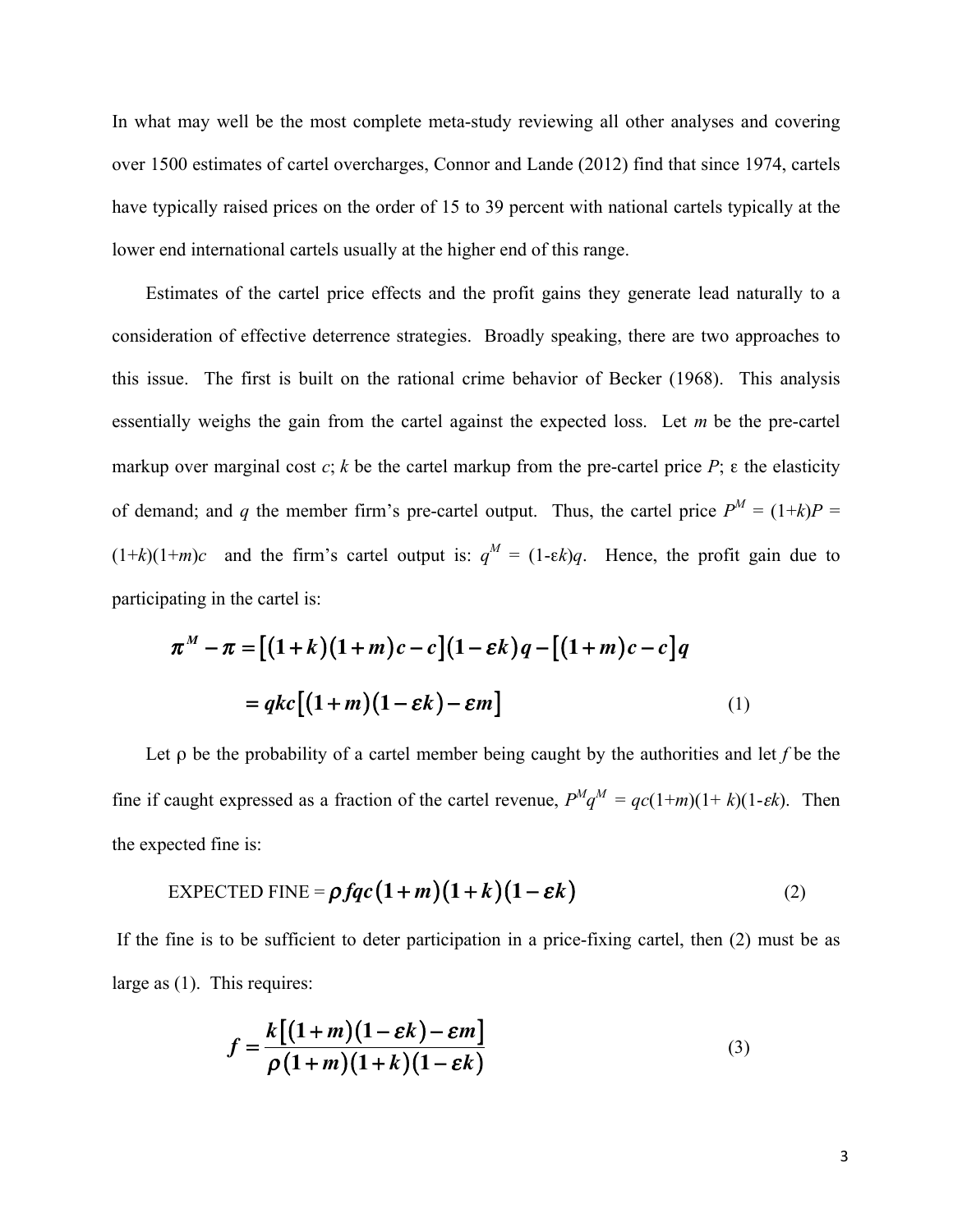As a prudent example based on the data reviewed above, suppose that the pre-cartel markup  $m = 0.1$ ; that the post-cartel markup  $k = 0.15$ ; that the elasticity of demand  $\varepsilon = 2$ ; and that the probability of detection is  $\rho = 0.15$ . Then the deterrent fine *f* expressed as a fraction of the cartel revenue is approximately 0.64. That is, the fine would have to be 64 percent of the cartel revenues over the life of the cartel. If we consider the evidence in Levenstein and Suslow (2011) and Combe and Monnier (2011) that cartels last about five to seven years on average, then the necessary fine would need to be on the order of 320 to 450 percent of one-year's revenue.

Actual fines are rarely as large as the deterrent fine indicated by (3). In 64 cases reviewed by Combe and Monnier (2011), only once was the fine large enough to meet the deterrent standard imposed by equation (3). For the vast bulk of the fines considered, the norm was a fine equal to one-tenth or perhaps one-fifth of the deterrent fine implied by (3). This is essentially the source of Combe and Monnier (2011) argument that claims of antitrust over-enforcement are a myth.

However, the foregoing argument looks only at the participation condition on whether a firm would gain from participation in a cartel versus no cartel at all. It therefore ignores the fact that for any one firm, the choice is not between being part of a cartel and not having a cartel at all. It is between being part of the cartel and deviating or undercutting the cartel, which will usually lead to greater profits in the short run than not deviating. Thus, successful cartels have to overcome this deviation temptation as well. Motta and Polo (2003) and Bucirossi and Spagnolo (2007) are among the first to recognize that this incentive constraint is also affected by antitrust policy.

To see this more dynamic argument, let  $\pi^m$  = collusive profit per period and  $\pi^c$  = competitive profit earned by a firm in the absence of a cartel. Then  $\pi^m = M \pi^c$  with  $M > 1$ . Let  $\pi^d$  = the oneperiod deviation profit for cheating on the cartel and assume that cartel members follow a trigger strategy such that if there is any such deviation, they all resort to competitive pricing. Let *R* be a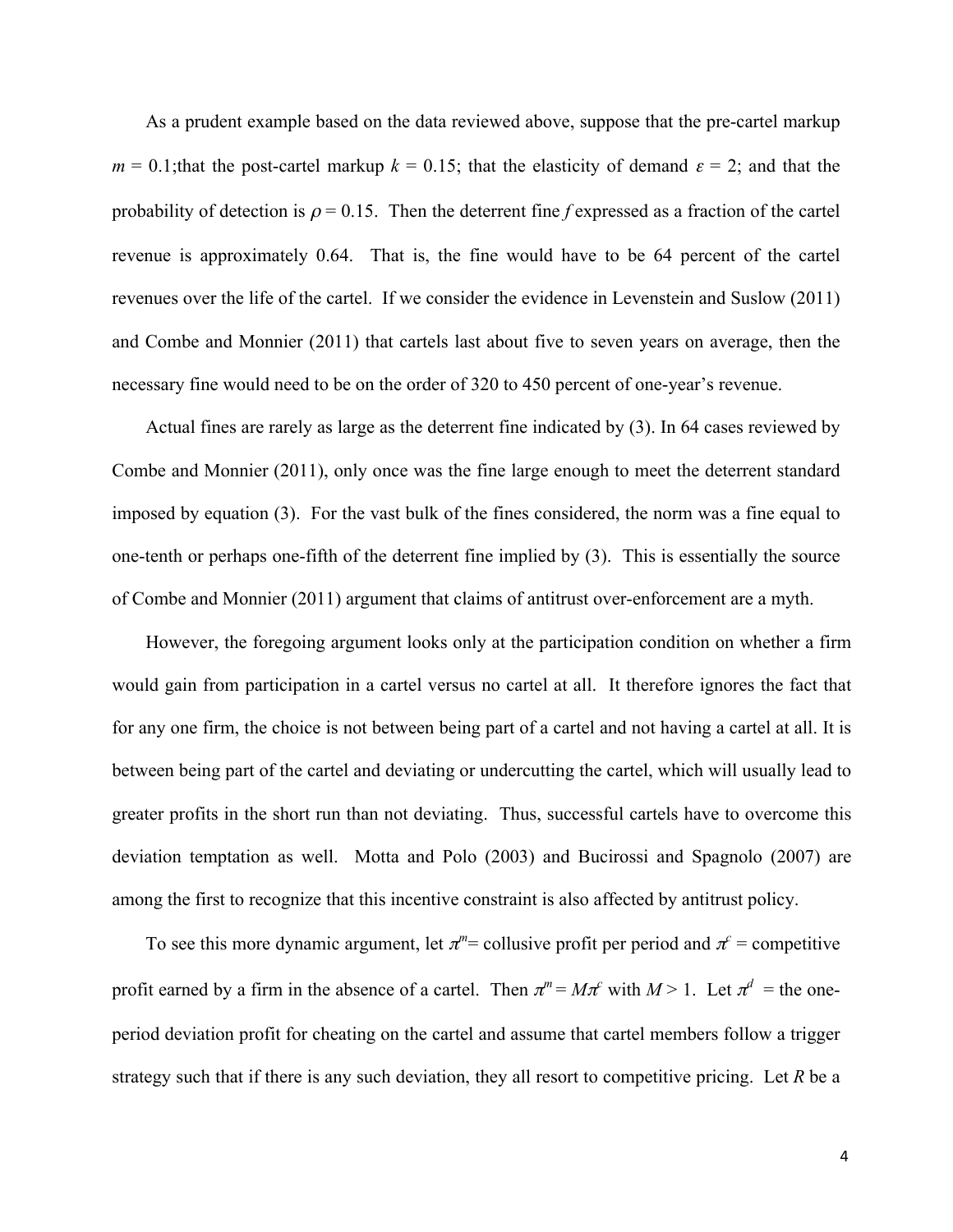discount factor equal to  $1/(1+r)$  where *r* is the relevant required rate of return. Then, the present value of the collusive profit stream  $V(\pi^m)$  is given by <sup>π</sup>*<sup>m</sup>*  $\frac{n}{1-R}$ .

Given the assumed trigger strategy the present value of deviating is:  $\pi^d$  + *R*π*<sup>c</sup>* 1− *R* . The

incentive stability condition in this simple case is then

$$
\frac{\pi^m}{1-R} > \pi^d + \frac{R\pi^c}{1-R} \quad \text{Or:} \quad \frac{\pi^d - \pi^m}{\pi^d - \pi^n} < R \tag{4}
$$

Matters change dramatically though if one now introduces an antitrust authority so that there is some probability  $\rho$  that the cartel is discovered and, if so, cartel members pay a fine *F*. Let  $V^m$ be the present value of the cartel profit if not caught. In the current period, with probability  $1-\rho$  a member firm goes undetected and gets  $\pi^m$  and the collusive game starts again. The present value of this event is:  $(1-\rho)(\pi^m+RV^m)$ . With probability  $\rho$  however, the firm gets  $\pi^m$  but the cartel is discovered and the firm pays a fine *F*, at which point we assume the industry reverts to the noncartel equilibrium. The probability-weighted value of this event is:  $\rho | \pi^m - F +$  $R\pi$ <sup>c</sup> 1− *R*  $\sqrt{}$  $\overline{\mathcal{N}}$ ⎞  $\left| \cdot \right|$  We

then have the overall value for a firm that decides to participate in the cartel this period  $V^m$  is

$$
V^{m} = (1 - \rho)\left(\pi^{m} + RV^{m}\right) + \rho\left(\pi^{m} - F + \frac{R\pi^{c}}{1 - R}\right)
$$
\n<sup>(5)</sup>

Solving for  $V^m$  yields:

$$
V^{m} = \frac{\pi^{m} - \rho F + \frac{\rho R \pi^{c}}{1 - R}}{1 - R(1 - \rho)}
$$
(6)

Again, this must be compared with the gains from deviating,  $\pi^d + \frac{R\pi^c}{4\pi^c}$  $\frac{R}{1-R}$ . So, cartel stability

requires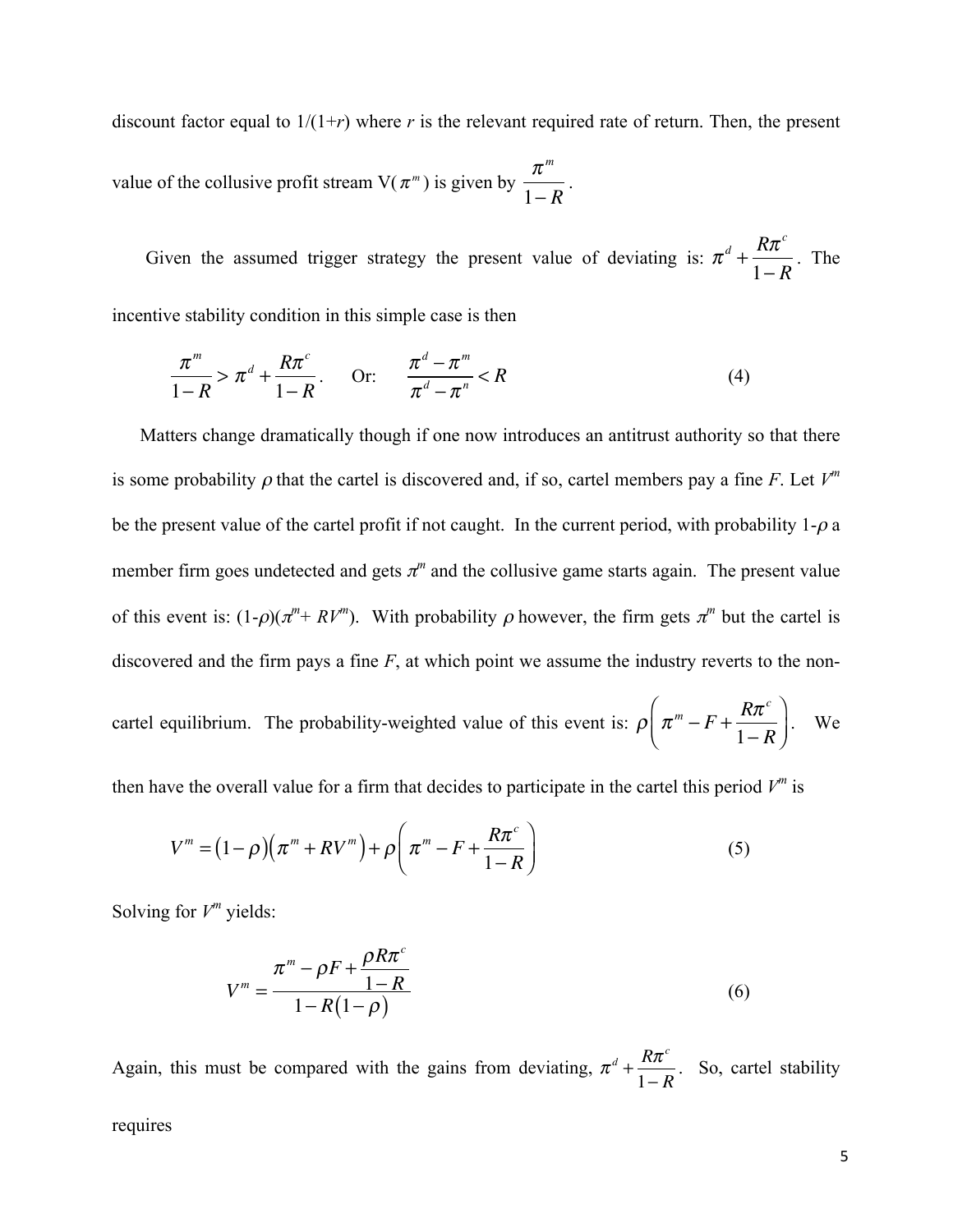$$
\frac{\pi^{m} - \rho F + \frac{\rho R \pi^{c}}{1 - R}}{1 - R(1 - \rho)} > \pi^{d} + \frac{R \pi^{c}}{1 - R}
$$
\n(7)

To see the difference that this more dynamic approach can make, suppose that the competitive markup *m* in our earlier analysis and therefore  $\pi^C$  above are both zero. Then that earlier analysis would imply a necessary fine *f* as a fraction of annual revenue of T

$$
f = \frac{k}{\rho(1+k)}\tag{8}
$$

If *k* and <sup>ρ</sup> are both taken as before to be 0.15, the necessary *f* value is about 0.87 or 87 percent. Further calculation shows that in this case, a firm's cartel profit is about 13 percent of its cartel revenue.

Now assume that the profit of a firm that cheats on the cartel  $\pi^D$  is 18 percent of the cartel level revenue. Then with  $\pi^C = 0$ , equation (7) implies:

$$
\frac{\pi^m - \rho F}{1 - R(1 - \rho)} > \pi^d \tag{9}
$$

If the discount factor *R* is 0.91, then the needed fine to destabilize the cartel is just 59 percent of cartel revenue. While this value is still large, it nevertheless illustrates the fact that antitrust detection and fines can have a much more powerful effect working through the cartel stability condition than simply offsetting the expected cartel profit gains.

This is where leniency can play a key role. To begin with, it can raise the probability of detections as the evidence in Miller (2009) suggests occurred in the U.S. Second, leniency could extended from an fine reduction for first-confessing firms to an actual positive reward as suggested by Bucirossi and Spagnolo (2007).

Whatever conceptual framework is used, it is clear that determination of optimal fines requires some measure of a price-fixing firm's profit. In this regard, the stock market reaction to price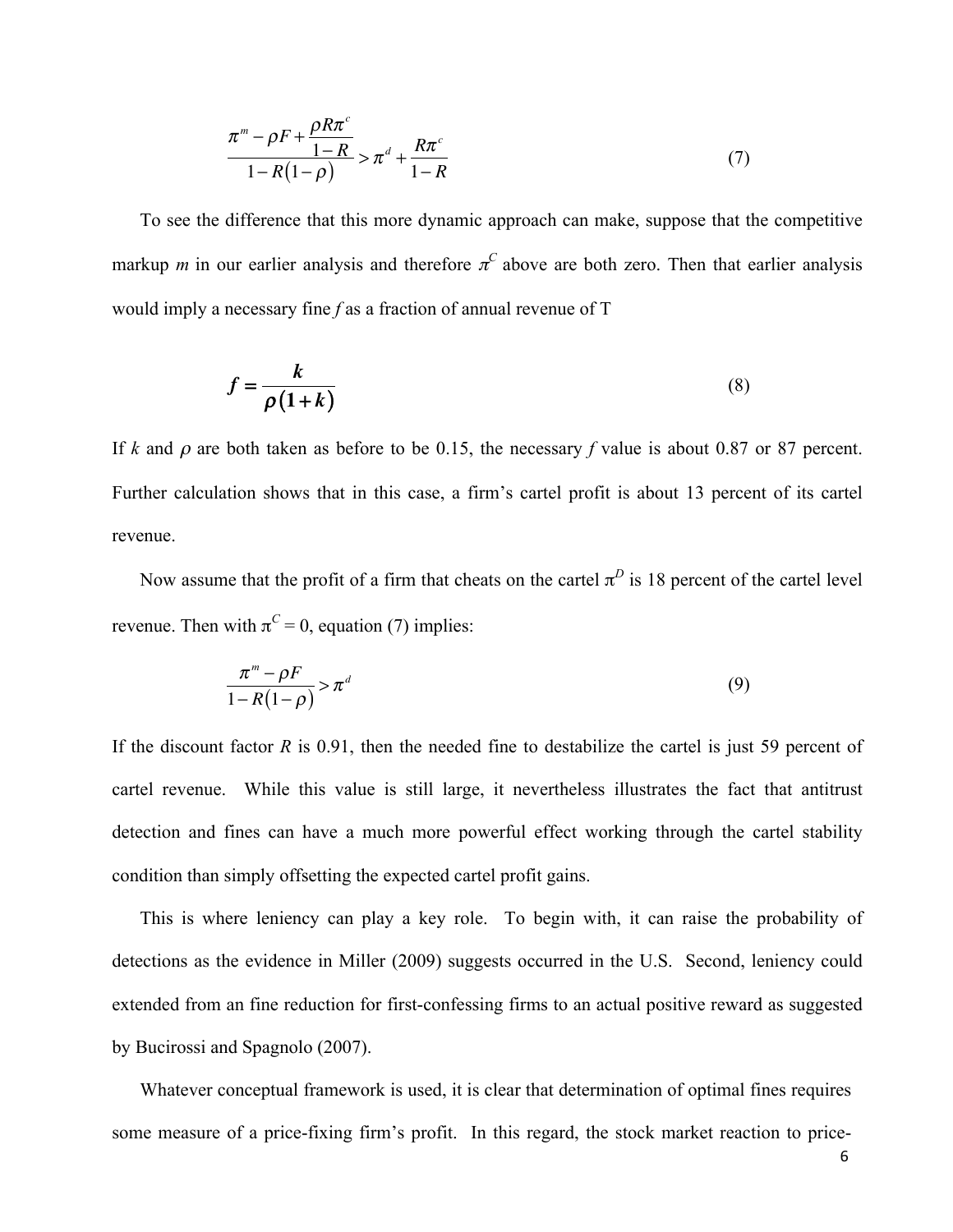fixing charges should, if the EMH is correct, be helpful in obtaining such a measure. Broadly speaking, the response of the stock market should reflect two factors both of which should negatively impact the firm's share price. One is the prospect of legal expenses—criminal fines and civil damages. The other is the loss of the cartel profit assuming that detection forces an end to the price-fixing conspiracy. To the extent that I have a measure of the fines to be paid, I can get some measure of the value of the cartel profit lost.

I use the event study method to examine stock market reactions to price-fixing charges. The event study has long been a standard method to exam the effect of specific disturbance on a firm's market value since early work by Fama, Fisher, Jensen and Roll (1969). An early study that applies this approach to antitrust announcements Ellert (1975). Garbade, et al (1982) use daily observation of stock price to examine the market reaction to antitrust suits in general and not just price-fixing violations. Bosch and Eckard (1991) analyze the profitability of price-fixing activity and test stock price responses to Wall Street Journal announcement of authorization's (US DOJ) decision for indictment. Günster and Van Dijk (2012) study the efficiency of antitrust policy in Europe and test the stock market's reaction to several antitrust conducts including investigation announcement, infringement decisions and appeals.

The event study approach is not without potential problems. The normality of the daily stock returns is sometimes questioned [Brown and Warner (1980)]. Other possible problems include cross-sectional dependence; the potential for greater variance increases during the event period; and autocorrelation in return shocks over time. Some of these problems may be addressed fairly easily however. Thus, Gershon (1974) use the standardized average abnormal return to conduct more robust *t* tests. A general discussion of event study under the condition of event-induced variance could be found in the paper by Boehmer Musumeci and Poulsen (1991). Another approach is to use non-parametric tests. Corrado (1989) discusses the method of rank test for a one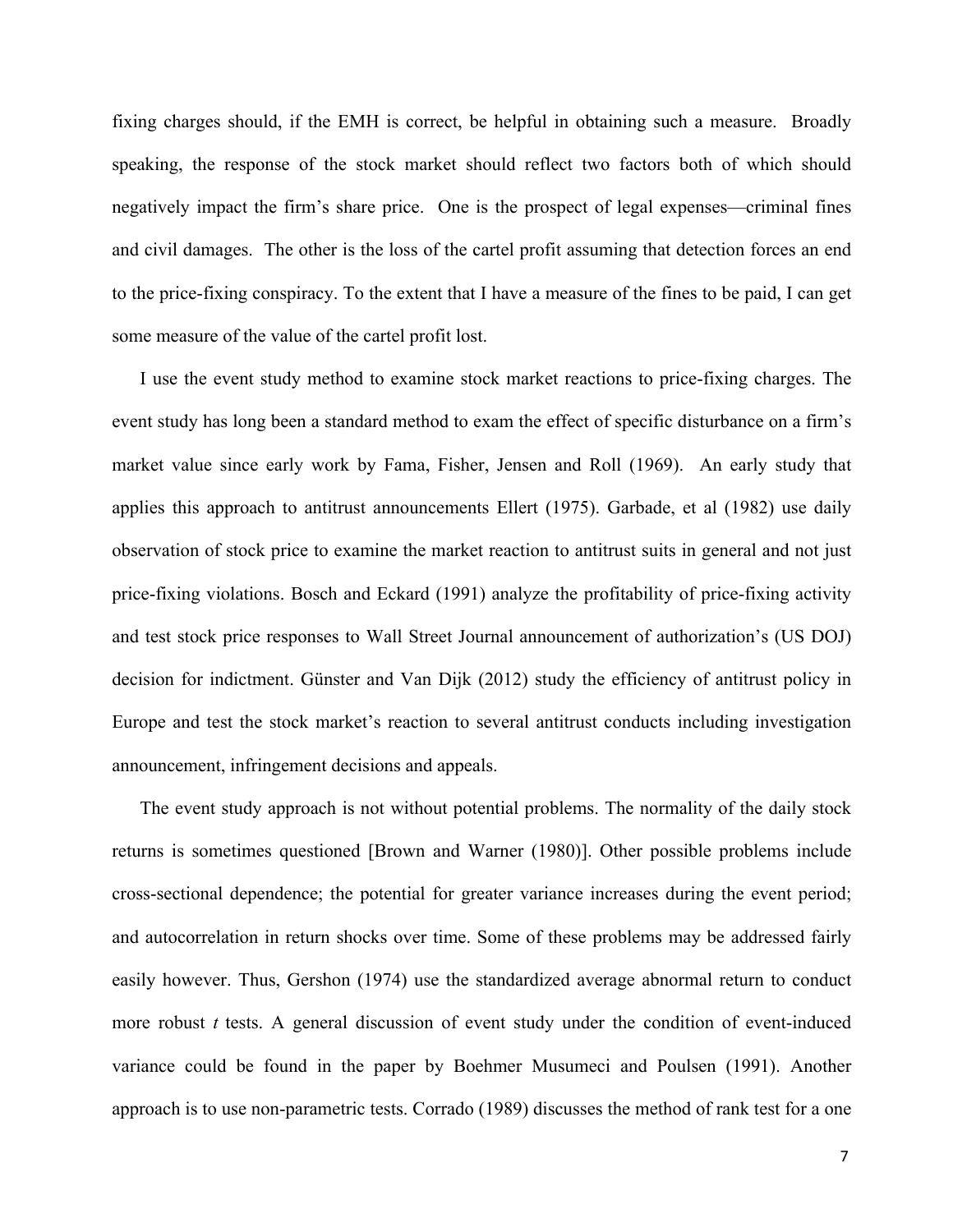day window especially at the event day. A comparison of testing power between non-parametric test and other tests are made by Cowan (1992).

As described more fully below, I use the daily observed stock returns to estimate over a 220 day period a model of normal stock price movements for each firm in the data set. I then look at actual returns during the event window. Comparison of these actual returns with those predicted by the estimated model then identifies any abnormal returns that may reflect the market's reaction to the price-fixing charges. In order to detect the impacts of events on stock return precisely, I report both the t-test significance of mean abnormal return and cumulative abnormal return as well as the standardized mean abnormal return and cumulative abnormal return. Standardization could be considered as a way to reduce the impact of heteroscedasticity. In the meantime, since the status of joining in the Leniency Program (LP) or not could have considerable influence on a Cartel member's total monetary loss, I also study how the impact of either event is affected by a firm receiving leniency.

There are four major hypotheses.

*Hypothesis 1*: A public firm involving in the cartel behavior will suffer significant stock return loss when the criminal action is announced.

*Hypothesis 2*: The effect of announcing price-fixing investigations (or settlements) on a firm's stock return may extend for several days as the market may take time to learn the full implications of the event but efficient markets will limit the time this takes.

*Hypothesis 3*: Firms receiving leniency may not witness such significant stock return declines comparing to those firm who do not.

*Hypothesis 4*: Firms applying for leniency are likely firms that do not receive large benefits from cartel participation, i.e., they tend to be less profitable members of the cartel.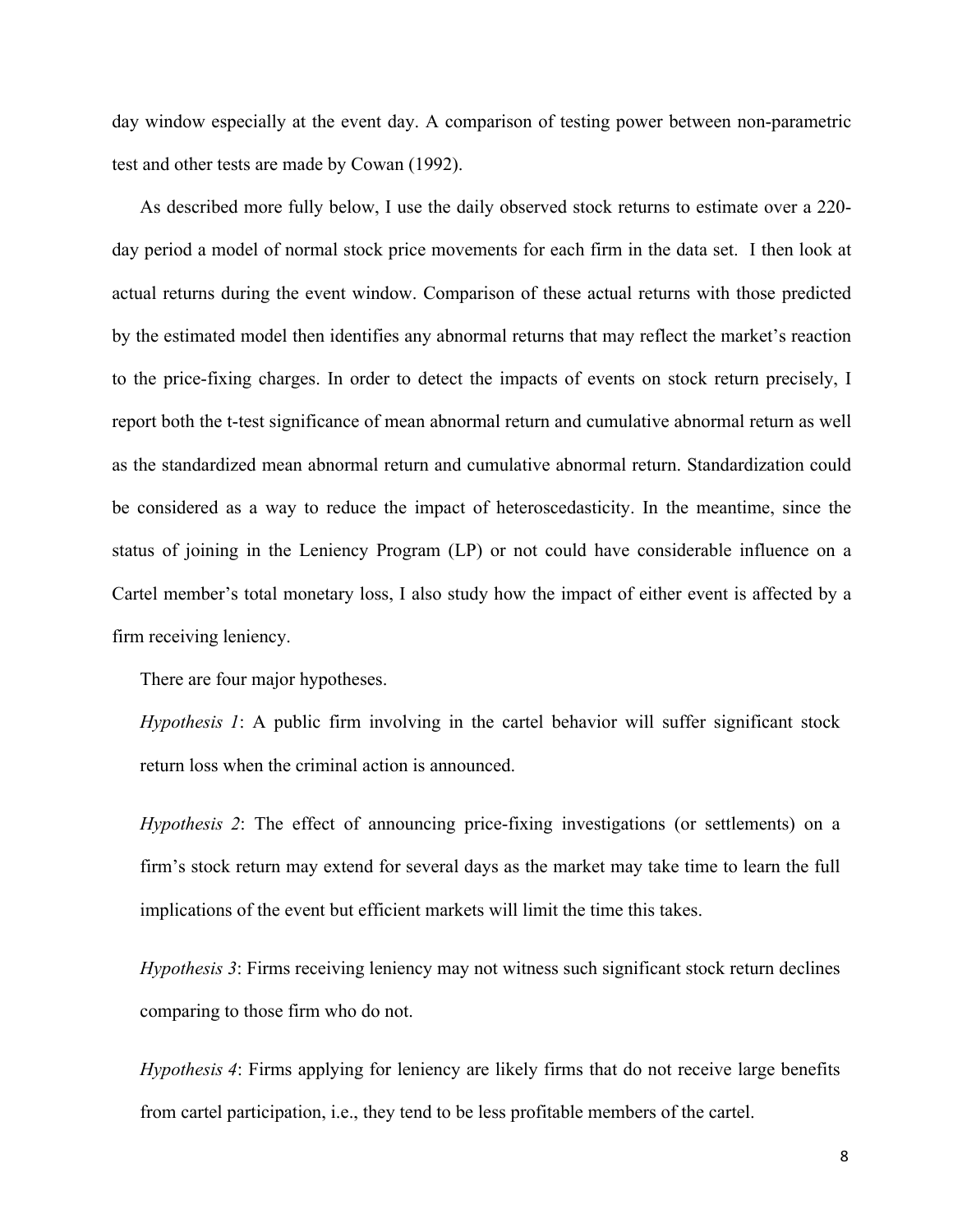#### **3. Data and Event Study Methodology**

In this section, I describe my data and the basic event study approach used.

#### *3.1 Data*

My data on cartel activity by firms are taken from the Private International Cartel (PIC) data set collected by Professor John Connor of Purdue University. This is an extensive data set that covers over 9000 firms participating over 500 cartels over the years 1984 to 2014. Stock price data are taken daily from Bloomberg database. I focus on firms whose securities are publicly traded in the American market. As it turns out, many of the firms involved in cartels are privately held and do not list on any exchange. Some list only on foreign exchanges. Focusing on firms that avoid these limitations limit the sample to 253 observations on individual companies, using the date of announcement that the firm is under investigation as the event date.<sup>2</sup> Because a number of cases are still open and/or no penalty has been assessed, this number declines to 160 if the event date is chosen as the date the case closes and/or the first penalty is set. In either case, my data set is of the same order of magnitude as the recent study by Günster and van Dijk (2012), that looked at 166 firms, and notably larger than the much earlier study by Bosch and Eckard (1991) that examined data for 127 firms involved in cartels.

#### *3.2 Event Study Model*

 

The standard event study approach, e.g., Brown and Warner (1985), Campbell and MacKinlay (1997) addresses the financial market's reaction to a specific event as measured by the movement in a firm's stock price in a window of time around the event. The "event" in this case is either: a)

 $2$ Often the companies listed in an price-fixing investigation are wholly-owned or almost wholly-owned subsidiaries of larger parents. The PIC data set however also lists the parents and in all such cases, I use the stock price of the parent firm, as typically, the subsidiaries do not list on any exchange.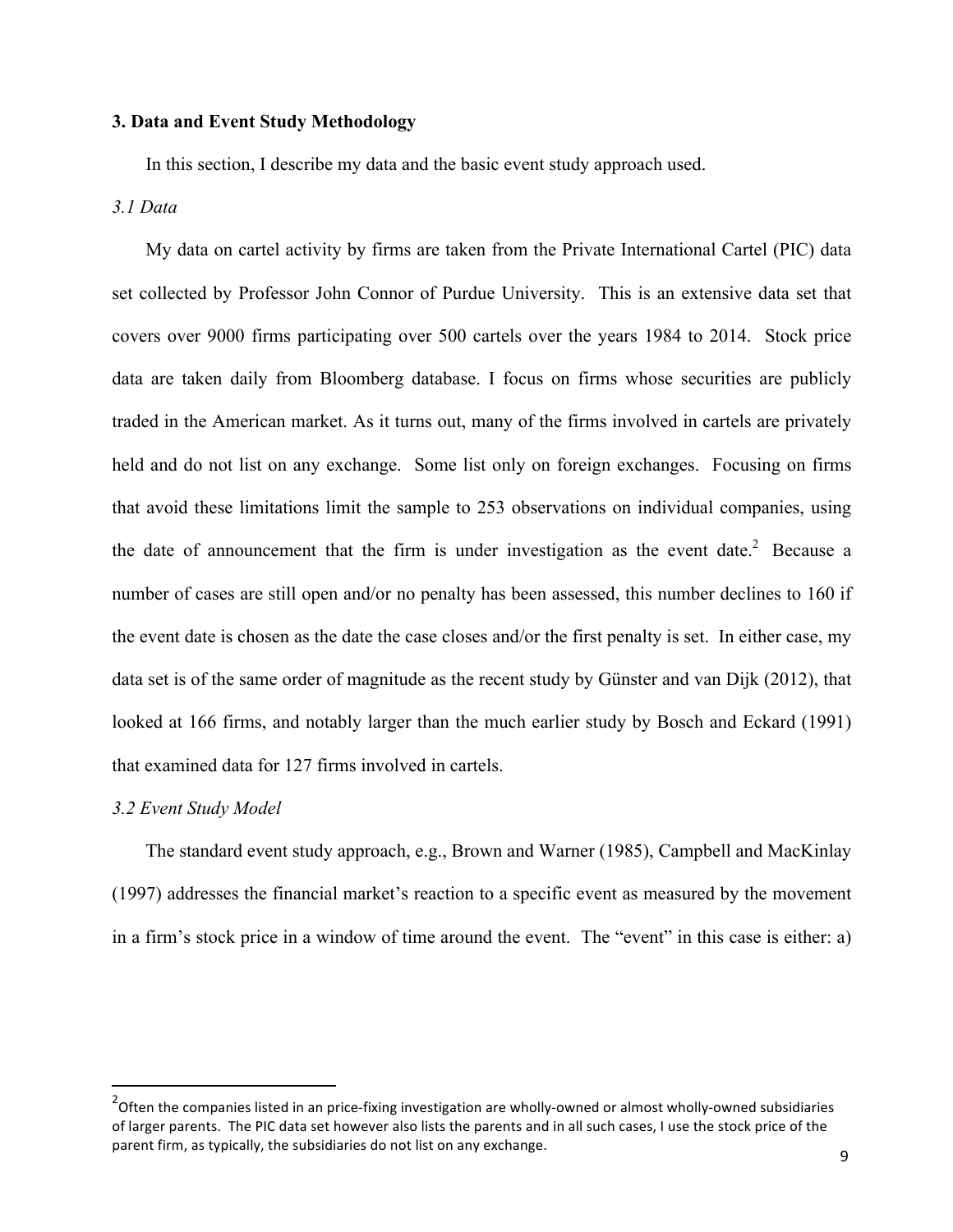the announcement by antitrust authorities that a firm is being investigated for cartel activity; or b) the settling of a case and the possible payment of any criminal fines.<sup>3</sup>

Measuring the response of a firm's equity return to a specific event requires that one separate the return due to the event itself from the return due to other factors. Assuming that the event is, at least to some extent, unanticipated this is equivalent to identifying a stock's abnormal return during the window surrounding the event. This in turn requires identification of the normal return or the return that would have been expected in the absence of the event.

Let the event be the date that the firm is identified as being under investigation for cartel activity and define this date as  $\tau$ . I define a 31-day window that runs from  $\tau$ -15 to  $\tau$ +15.

To estimate the normal or expected return I use the Fama-French (1993) three-factor model. This differentiates this study from most earlier work that relies on a simple, one-factor model consistent with the original Capital Asset Pricing Model of Sharpe (1964). Specifically, I estimate the following equation for the daily return

$$
R_{it} = \alpha_i + \beta 1_i R_{Mt} + \beta 2_i \text{SMB}_t + \beta 3_i \text{HML}_t + \varepsilon_{it}
$$
\n(10)

Here,  $R_{it}$  is the return on firm *i*'s stock for day *t*;  $R_{Mt}$  is the return on a well-diversified market portfolio also on day *t*; SMB*<sup>t</sup>* is the premium on small-capital firms—the difference between the mean return on a portfolio comprised of such firms and one comprised of firms with large capitalized values, again on day  $t$ ;  $HML<sub>t</sub>$  is a similar, day  $t$  index of the premium on value firms with high book-to-market values; and  $\varepsilon_{it}$  is a random error term. Data for the three return-generating factors  $R_{Mt}$ ,  $SMB_t$ , and  $HML_t$ , are available at the on-line data library maintained by French.

 

 $3$ Often, investigations are announced by one government authority, e.g., the US and then followed fairly shortly thereafter by an announcement by another government authority, e.g., Canada. For this reason, I take the as the announcement event date, the first time that the firm is publicly revealed to be under investigation whether this is in Canada, Europe, or the US. I follow a similar approach when using the case closed date as the event date.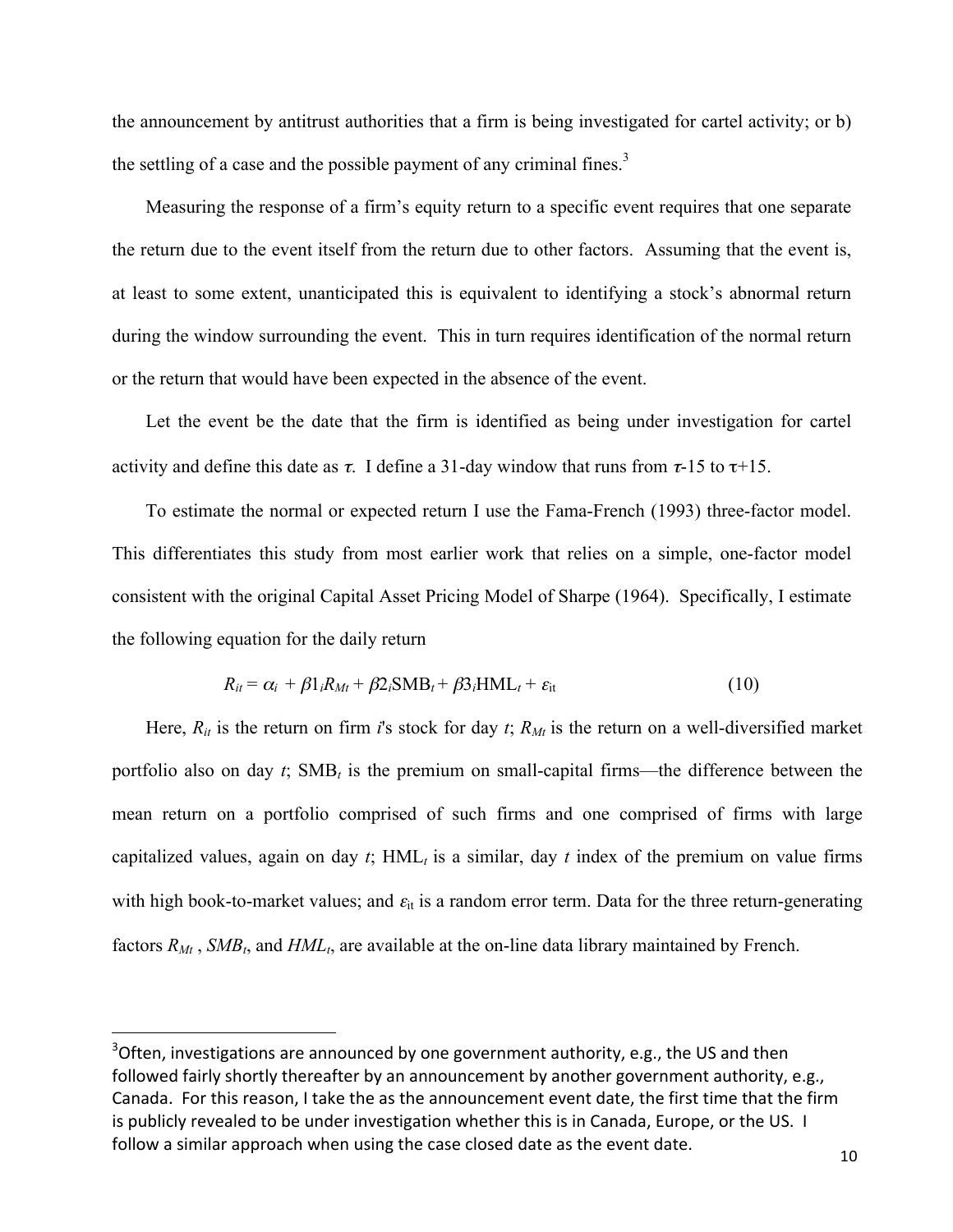I choose a 270-day period for estimation of equation (1). This period runs from 250 trading days to 29 days prior to the event date  $\tau$ . This nine-month period contains about 220 actual trading days. The estimation period ends thirty days prior to the start of the event window so as to avoid comingling the expected return calculation with the event return data.

The estimated coefficients from equation (10) are then used to generate the expected or normal daily returns over each day of the event window  $ER_{it}$ . The abnormal daily  $AR_{it}$  is then easily calculated as the actual daily return R*it* less the normal or expected return for each stock. That is:

$$
AR_{it} = R_{it} - ER_{it} \tag{11}
$$

The daily returns may also be summed over intervals of more than one day to calculate a corresponding cumulative normal return  $ECR_{it}$  that can then be compared with the actual cumulative return  $CR_{it}$  over the same interval to reveal the abnormal cumulative return  $ACR_{it}$  as the difference between *CRit* and *ECRit*.

#### **4. Empirical Results**

To the extent that the public revelation that a firm is being investigated for illegal price-fixing behavior comes as news to the markets then, under the Efficient Market Hypothesis ((EMH), the firm's equity price should react quickly to that news. In general, we would expect this reaction to be negative for two reasons. First, assuming that the firm's earnings to that date reflects the supernormal profit of non-competitive pricing, the discovery and presumptive ending of that collusion will lower the firm's projected net income in the future. Second, the discovery that a firm may be involved in illegal price-fixing raises the possibility that the firm will face legal and civil fines going forward. Note that to the extent that the market learns over the course of investigation the likely investigative outcome, the announcement of such a an actual finding of guilt and an associate settlement will come less as a shock and therefore have less impact on the stock returns.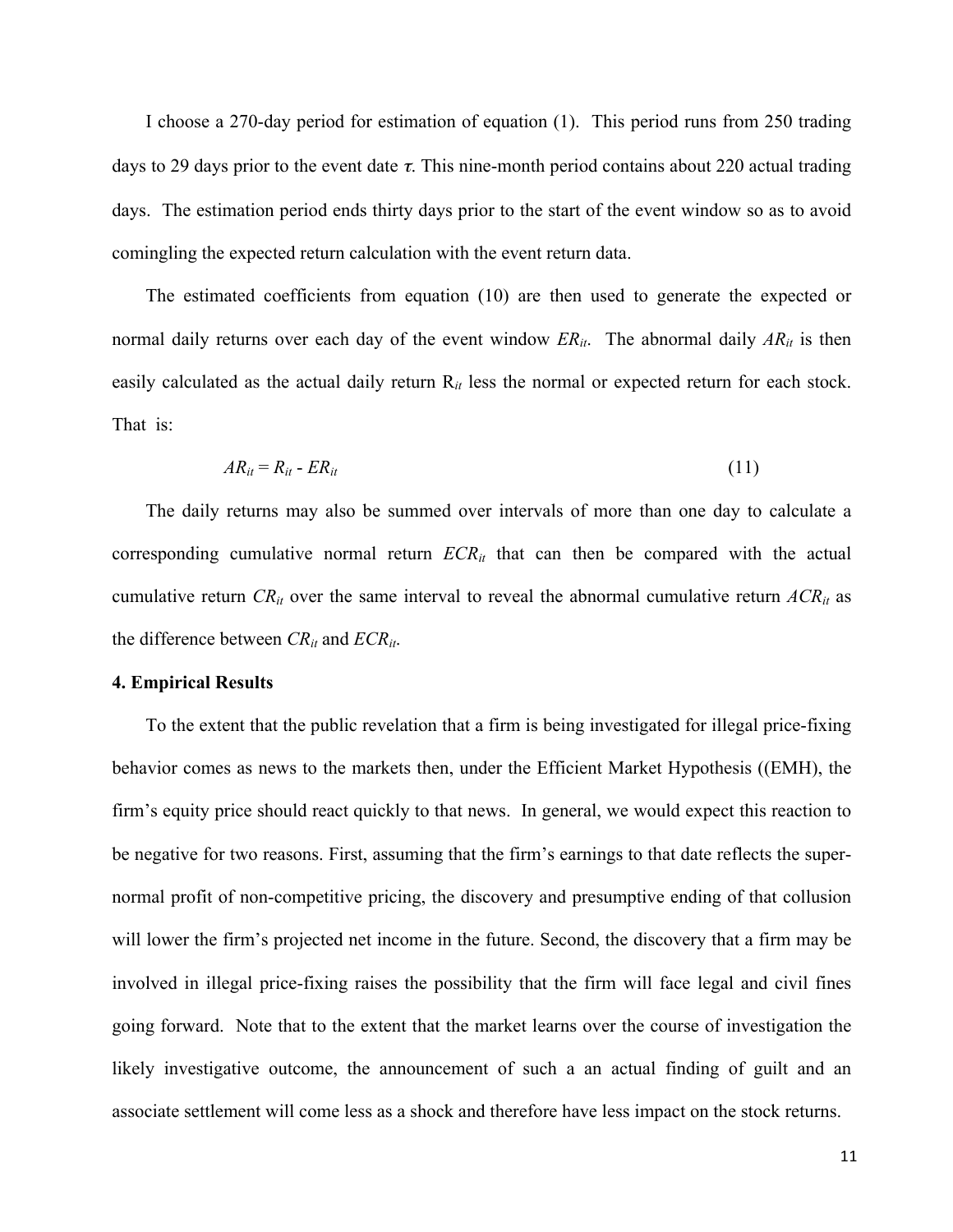#### *4.1 Announcement of Investigation Impact*

Figure 1 shows the actual, expected, and the abnormal (the difference between the actual and the expected) return for each day of the event window averaged across all 253 cases, when the event is defined as the date the firm is publicly identified as under investigation for cartel behavior. It is readily apparent from this figure that on average, such an announcement leads to a visibly negative actual and abnormal return. On average, equity returns fall below normal by close to half a percentage point on the day of the announcement. They fall further for the next few days before stabilizing and returning to essentially normal levels thereafter.





The visual impression given by Figure 1 is supported by more formal statistical evidence. In Table 1A, I show the daily abnormal returns alongside their standard errors and the corresponding t-statistics for the event day and the five days that follow.<sup>4</sup> While there is little evidence of any abnormal movement prior to the announcement, the abnormal returns for these days falling immediately on the heels of the announcement are consistently negative and the first three (and

<u> 1989 - Johann Stein, fransk politik (d. 1989)</u>

<sup>&</sup>lt;sup>4</sup> See Brown and Warner (1985) and, especially, Campbell, Lo, and MacKinlay (1997) regarding details of such calculations.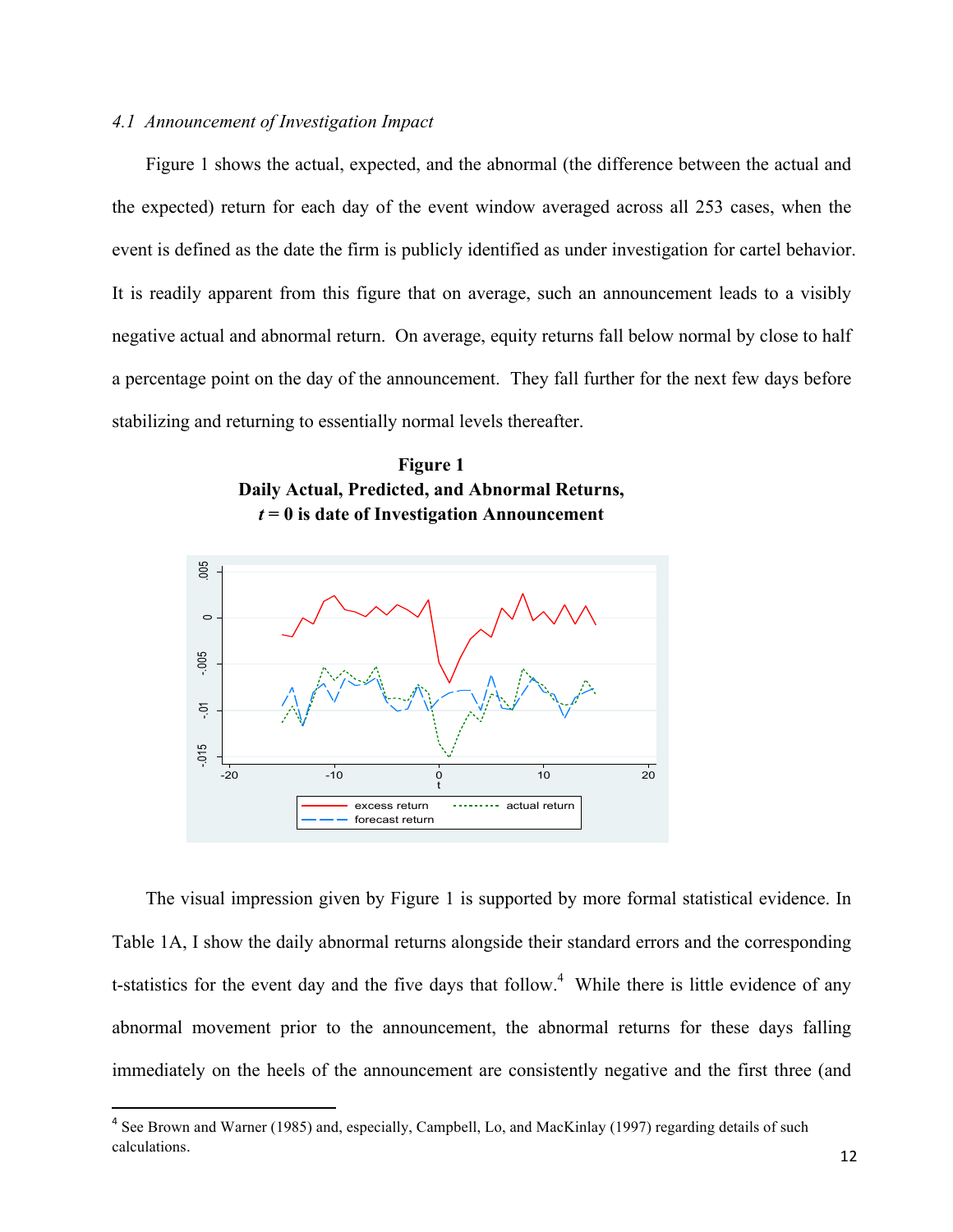marginally the fourth) are significantly so. On average, the announcement that a firm (or its subsidiary) is under investigation for price-fixing causes its equity price to fall immediately by nearly 0.484 percentage points. The price falls a further 0.7 percentage points the following day and 0.44 percentage points the day after that. Thus, the cumulative abnormal return over these six days is approximately -2.2%.

Table 1B presents the same story in a slightly different manner. In recognition that the returns of different stocks have different pre-event variances, I have here calculated the abnormal

|                             | Mean       | Std. Error | t-Statistic | P-value     |
|-----------------------------|------------|------------|-------------|-------------|
| $\theta$                    | $-0.00484$ | 0.00193    | $-2.510$    | $0.0127**$  |
|                             | $-0.00704$ | 0.00239    | $-2.951$    | $0.0035***$ |
| $\mathcal{D}_{\mathcal{L}}$ | $-0.00436$ | 0.00204    | $-2.136$    | $0.0336**$  |
| 3                           | $-0.00232$ | 0.00140    | $-1.663$    | $0.0976*$   |
| 4                           | $-0.00123$ | 0.00169    | $-0.727$    | 0.4677      |
| $\varsigma$                 | $-0.00211$ | 0.00140    | $-1.501$    | 0.1345      |

Table 1A Daily Abnormal Returns, Investigation Event

return following the announcement event on each share's return *relative* to the standard deviation of that return. This standardization recognizes that departures from the normal or expected return trajectory are not more common for firms with more variable returns and so have to be truly sizeable to register as significant. As Table 1B shows however, the effects of announced cartel investigation remain as significant if not more so when this standardized measure is used.

Table 1B Daily Abnormal Returns, Investigation Event, Standardized Relative to Stock Return Volatility

|   | Mean      | Std. Error | t-Statistic | P-value      |
|---|-----------|------------|-------------|--------------|
|   |           |            |             |              |
| 0 | $-0.3061$ | 0.10082    | $-3.036$    | $0.0026***$  |
|   | $-0.4033$ | 0.09199    | $-4.384$    | $0.0000$ *** |
| 2 | $-0.2006$ | 0.07695    | $-2.607$    | $0.0097***$  |
| 3 | $-0.1533$ | 0.07228    | $-2.121$    | $0.0349**$   |
| 4 | $-0.0149$ | 0.06744    | $-0.221$    | 0.8253       |
| 5 | $-0.0785$ | 0.06647    | $-1.181$    | 0.2386       |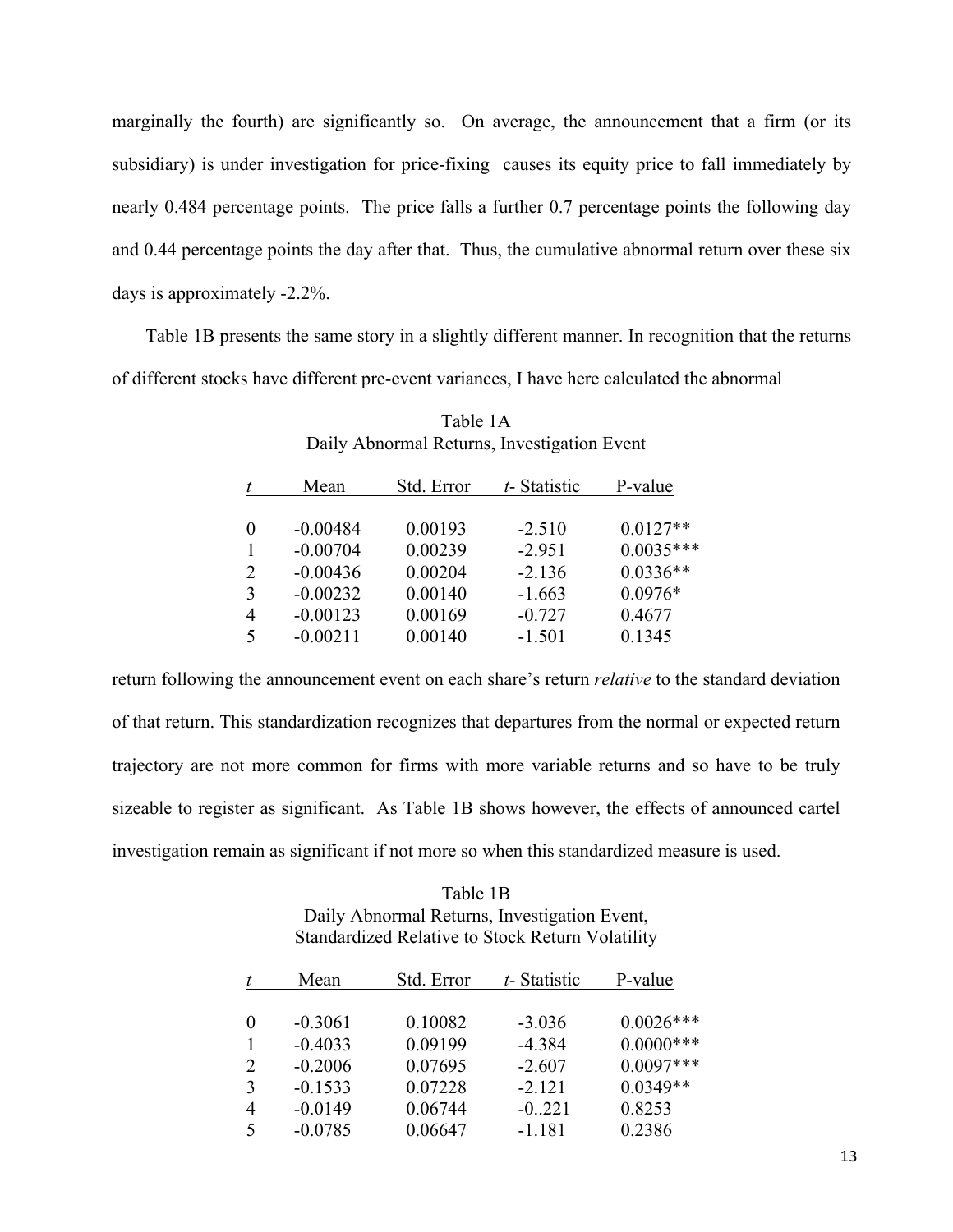A natural question to ask in light of the above findings is whether the negative abnormal returns in the immediate wake of the investigation announcement are live for only a few days or are sustained. Figure 1 is suggestive in this respect as it does not indicate any clear evidence that the negative returns are later offset by more positive ones. In Table 2A, I show the statistical tests for the average abnormal cumulative returns over three different horizons of increasing length. These are the cumulative return from  $t = 0$  to  $t = 5$ ; from  $t = 0$  to  $t = 10$ ; and from  $t = 0$  to  $t = 15$  These are also illustrated in Figure 2.

 Table 2A Cumulative Abnormal Returns, Investigation Event

| Span     | Mean       | Std. Error | t-Statistic | P-value      |
|----------|------------|------------|-------------|--------------|
| $0-5$    | $-0.0220$  | 0.00605    | $-3.639$    | $0.0003$ *** |
| 010      | $-0.0.185$ | 0.06322    | $-2.856$    | $0.0046***$  |
| $0 - 15$ | $-0.0175$  | 0.06570    | $-2.663$    | $0.0082***$  |

As Figure 1 suggests, Table 2A strongly confirm that the negative abnormal returns on the day that a firm's investigation for cartel activity is announced is lasting. Wile there is some recovery from the 2.2 percent cumulative loss of the first six days, it is relatively small. More than two weeks later, the loss still hovers near 1.8 percent.

Table 2B repeats the earlier standardized procedure of Table 1B for cumulative returns. Again, standardizing abnormal returns relative to the normal volatility in each alleged conspirator's returns only strengthens the significance of the findings. While the interpretation of these effects is less clear in terms of percentage losses, the sign is negative and highly significant. Announcement of an official investigation for price-fixing is bad for a firm's equity value.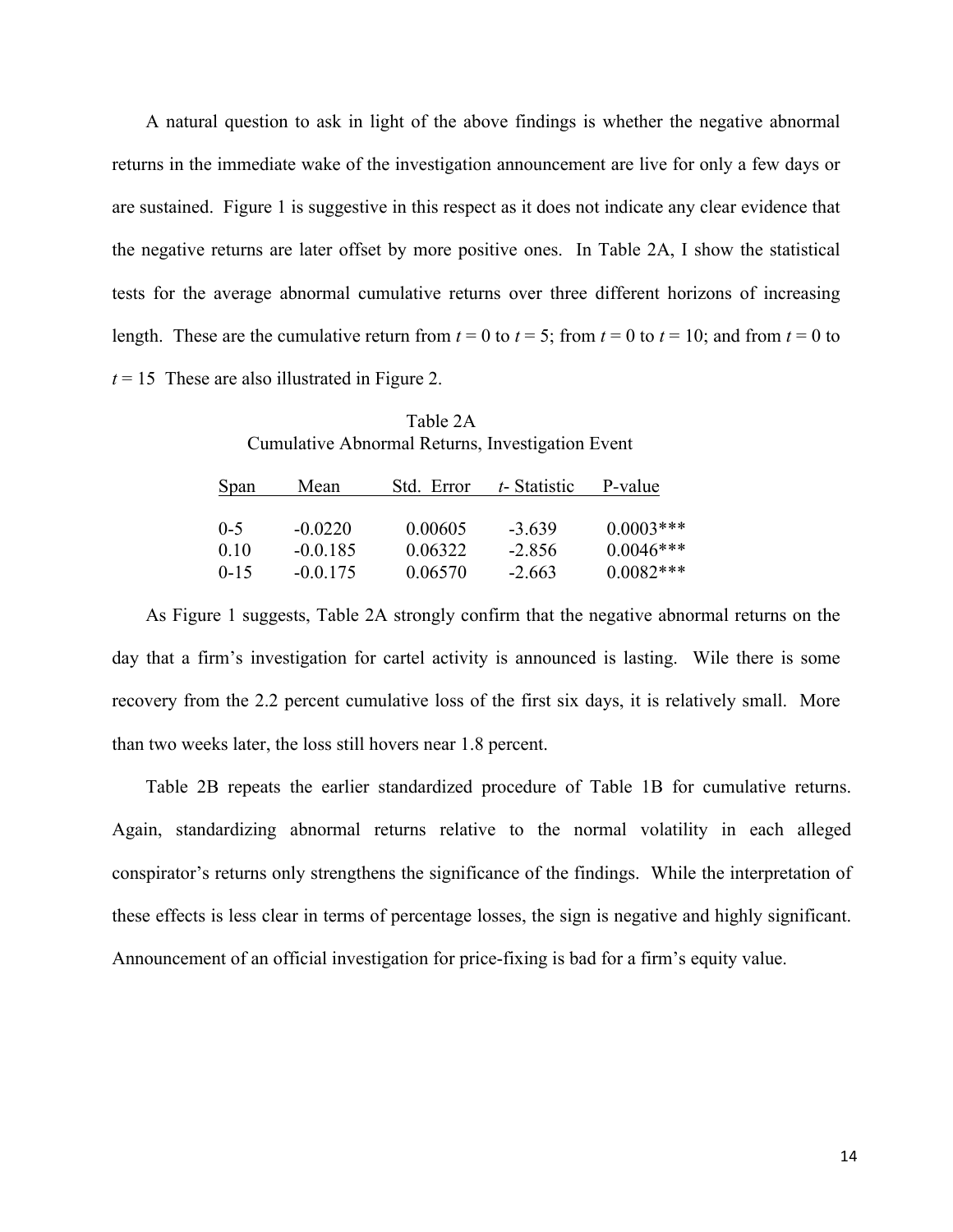| <b>Standardized Relative to Stock Return Volatility</b> |           |            |                        |              |  |
|---------------------------------------------------------|-----------|------------|------------------------|--------------|--|
| <b>Span</b>                                             | Mean      | Std. Error | $t$ -Statistic P-value |              |  |
| $0 - 5$                                                 | $-1.1607$ | 0.22971    | $-5.053$               | $0.0000$ *** |  |
| 0.10                                                    | $-0.8953$ | 0.25994    | $-3.444$               | $0.0007***$  |  |
| $0 - 15$                                                | $-0.9738$ | 0.31730    | $-3.069$               | $0.0024***$  |  |

# Table 2B Cumulative Abnormal Returns, Investigation Event

#### *4.2 Case Closing or Settlement Impact*

I now consider the effect of the cartel case event when the date of the event is the date that the case is closed and any settlement has been announced. As noted earlier, the EMH implies that to the extent that market follows the development of the case after the investigation announcement and forecasts the case implications for the firm's legal liability, those forecasts should affect the share price immediately. Hence, the realization of the settlement and case closure should have little impact on the firm's share price and return.

Tables 3A, 3B, 4A and 4B repeat the analysis above on daily and cumulative abnormal returns with the only change being that the event date is now the date that the case closure and settlement is announced. As can be quickly seen, the EMH is essentially confirmed. Any costs associated with the firm's settlement is rationally anticipated and priced into the firm's equity in advance. Thus, there is little sign of any abnormal return—positive or negative—at the time of the case closure. Note though that the fact that there is no positive abnormal return at this time is further evidence that the negative abnormal returns observed when the investigation is announced are not subsequently reversed. That initial loss is long lasting. Overall then, both Hypothesis 1 and Hypothesis 2 are confirmed by the evidence.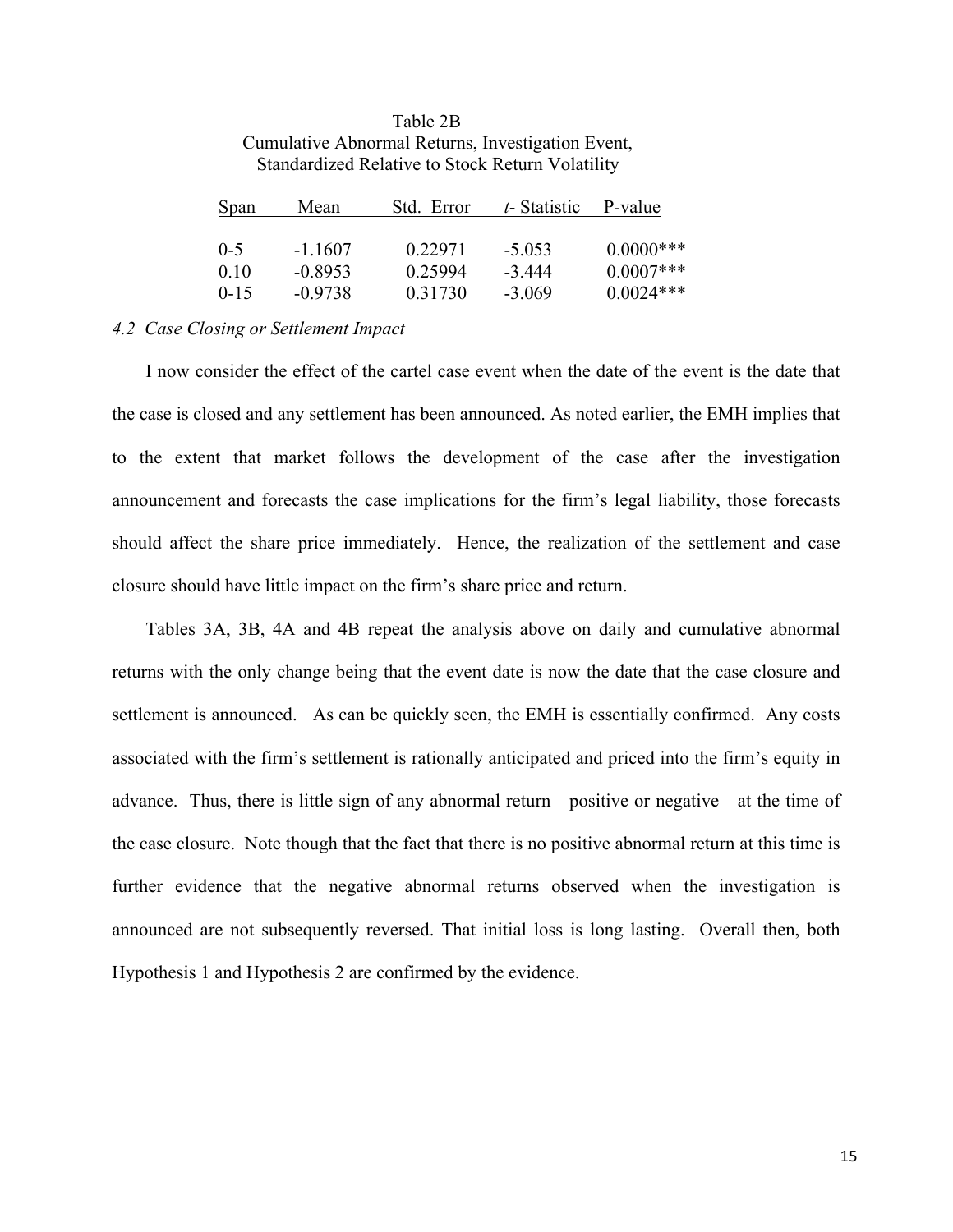|   | Mean       | Std. Error | t-Statistic | P-value |
|---|------------|------------|-------------|---------|
|   |            |            |             |         |
| 0 | 0.00052    | 0.00162    | 0.320       | 0.7495  |
|   | $-0.00049$ | 0.00197    | $-0.249$    | 0.8034  |
| 2 | $-0.00000$ | 0.00206    | $-0.019$    | 0.9851  |
| 3 | 0.00012    | 0.00193    | 0.063       | 0.9499  |
| 4 | $-0.00019$ | 0.00193    | $-0.098$    | 0.9220  |
| 5 | $-0.00057$ | 0.00182    | $-0.313$    | 0.7546  |

| Table 3A                                 |  |
|------------------------------------------|--|
| Daily Abnormal Returns, Settlement Event |  |

#### Table 3B

Daily Abnormal Returns, Settlement Event, Standardized Relative to Stock Return Volatility

|                | Mean       | Error   | t-Statistic | P-value |
|----------------|------------|---------|-------------|---------|
|                |            |         |             |         |
| 0              | 0.06696    | 0.06019 | 1.112       | 0.2676  |
|                | $-0.05248$ | 0.07515 | $-0.698$    | 0.486   |
| $\overline{2}$ | $-0.00502$ | 0.06870 | $-0.073$    | 0.9419  |
| 3              | $-0.00564$ | 0.07746 | $-0.073$    | 0.9421  |
| 4              | $-0.00022$ | 0.07474 | $-0.003$    | 0.9976  |
| 5              | $-0.02910$ | 0.07392 | $-0.394$    | 0.6944  |
|                |            |         |             |         |

#### Table 4A

#### Cumulative Abnormal Returns, Settlement Event

| Span     | Mean      | Std. Error | t-Statistic | P-value |
|----------|-----------|------------|-------------|---------|
| $0 - 5$  | $-0.0007$ | 0.00518    | 0.126       | 0.9002  |
| 0.10     | 0.0051    | 0.00617    | 0.830       | 0.4077  |
| $0 - 15$ | 0.0103    | 0.00822    | 1 241       | 0.2164  |

#### Table 4B

 Cumulative Abnormal Returns, Settlement Event, Standardized Relative to Stock Return Volatility

| <b>Span</b> | Mean      | Std. Error  | t-Statistic | P-value |
|-------------|-----------|-------------|-------------|---------|
|             |           |             |             |         |
| $0-5$       | $-0.0327$ | 0.20805     | 0.157       | 0.8753  |
| 010         | 0.1815    | 0.26432     | 0.687       | 0.4933  |
| $0 - 15$    | 0.3533    | 0 3 2 4 2 4 | 0.997       | 0.3202  |

### *4.3 Impact of Leniency*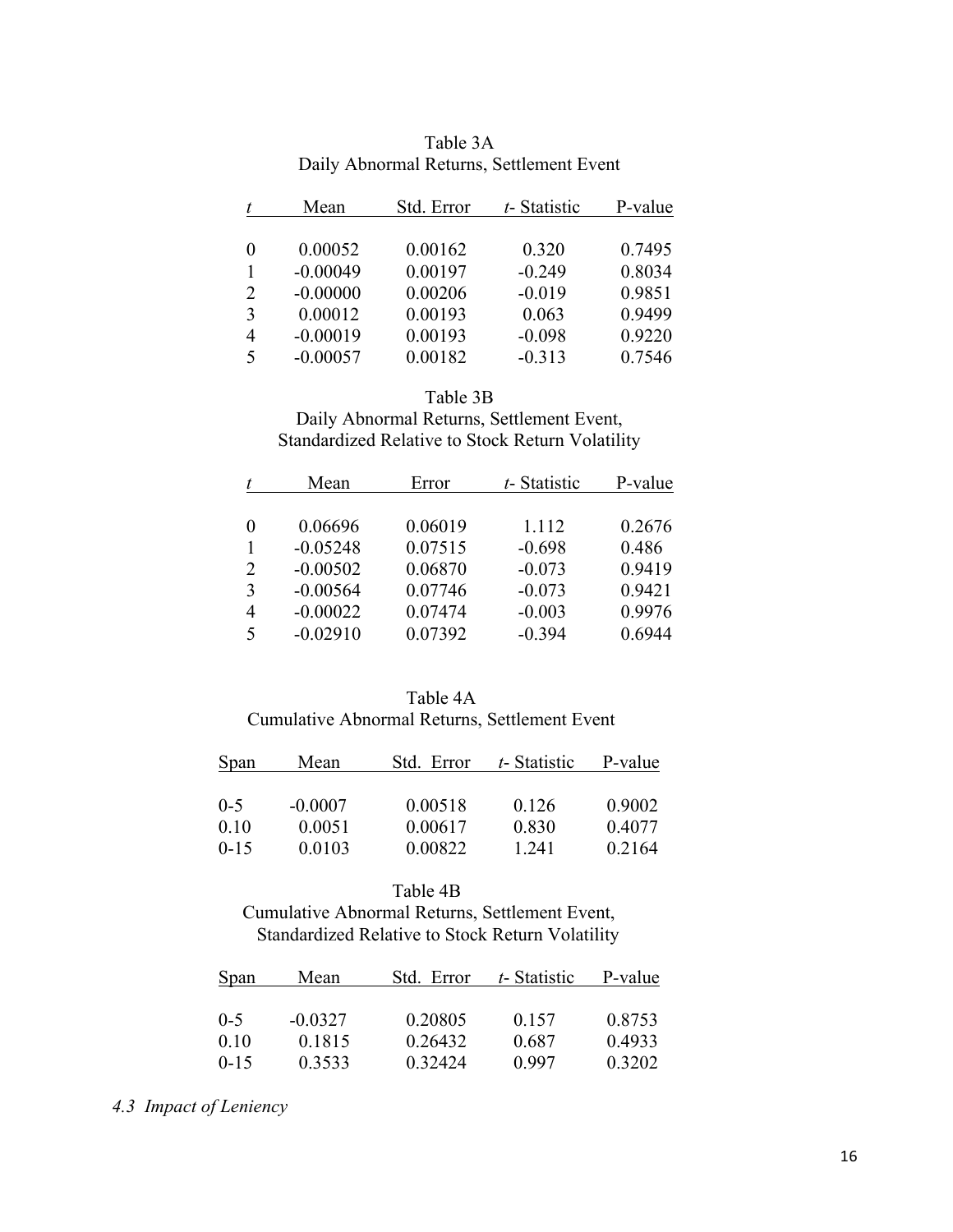Since 1993, corporations have been able to avoid criminal convictions and fines despite being party to a price-fixing conspiracy prosecuted the U.S. Department of Justice if they are the first member of the cartel to confess to the authorities and cooperate fully with the subsequent investigation. Similar leniency provisions have since been introduced in Canada and Europe. In this connection, it is possible that the financial market reaction to the announcement of a pricefixing investigation may be different for firms that are confessing and obtaining leniency from that for other non-confessing conspirators.

There are at least two reasons that the financial markets may differentiate between the first confessor and the other members of the cartel. One is the obvious reason that the leniencyreceiving firm will not be saddled with the criminal fines that its co-conspirators will pay. The other is the likelihood that the first confessor may well be that firm for which the cartel generated little extra profit implying that the cartel's end will not impose much cost. There is however a counter to such arguments. This is the fact that in the United States, at least, the name of the leniency recipient is not formally released. Seasoned observers and those with inside information may of course know the informant's identity. Whether and how this information reaches the financial markets at the time of the investigation announcement though remains an open question.

Among the 253 colluding firms used in this study, the PIC data set identifies 37 leniency recipients. This permits running the event study separately for the two groups—leniency recipients and non-recipients. The results of this analysis for the event window defined as the investigation announcement are shown in Tables 5A and 5B below.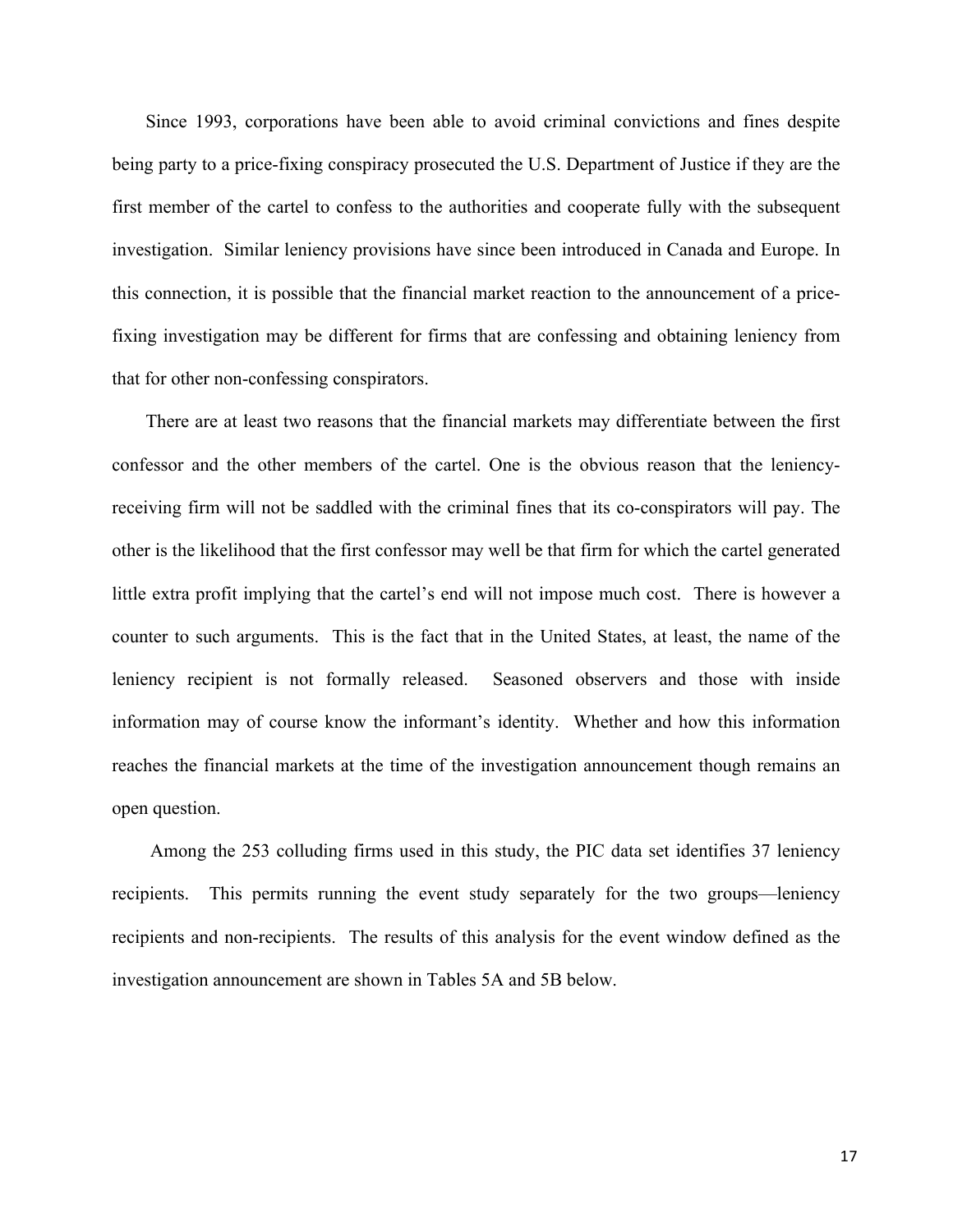| t              | Mean       | Std. Error | t-Statistic | P-value |
|----------------|------------|------------|-------------|---------|
| $\theta$       | $-0.00680$ | 0.00612    | $-1.111$    | 0.2738  |
| $\mathbf{1}$   | 0.00000    | 0.00542    | 0.018       | 0.9855  |
| $\overline{2}$ | $-0.00416$ | 0.00341    | $-1.220$    | 0.2304  |
| 3              | 0.00250    | 0.00283    | 0.884       | 0.3825  |
| $\overline{4}$ | 0.00000    | 0.00380    | 0.010       | 0.9921  |
| 5              | 0.00371    | 0.00353    | 1.054       | 0.2991  |

### Table 5A Leniency Recipients Daily Abnormal Returns, Investigation Event

#### Table 5A

Non-Leniency Recipients Daily Abnormal Returns, Investigation Event

|                          | Mean       | Std. Error | t-Statistic | P-value     |
|--------------------------|------------|------------|-------------|-------------|
|                          |            |            |             |             |
| $\Omega$                 | $-0.00466$ | 0.00198    | $-2.356$    | $0.0194***$ |
|                          | $-0.00827$ | 0.00263    | $-3.146$    | $0.0019***$ |
| 2                        | $-0.00440$ | 0.00232    | $-1.894$    | $0.0596*$   |
| 3                        | $-0.00315$ | 0.00156    | $-2.022$    | $0.0444**$  |
| 4                        | $-0.00144$ | 0.00187    | $-0.773$    | 0.4406      |
| $\overline{\mathcal{L}}$ | $-0.00310$ | 0.00152    | $-2.040$    | $0.0426**$  |

Tables 6A and 6B repeat the leniency/no-leniency comparison for the case of cumulative returns over longer event windows.

> Table 6A Leniency Recipients Cumulative Abnormal Returns, Investigation Event

| Span     | Mean      | Std. Error  | t-Statistic | P-value |
|----------|-----------|-------------|-------------|---------|
| $0 - 5$  | $-0.0046$ | 0.00962     | $-0.479$    | 0.6349  |
| 010      | $-0.0082$ | 0.01415     | $-0.559$    | 0.5800  |
| $0 - 15$ | $-0.0027$ | 0 0 2 4 1 5 | $-1100$     | 0.2788  |

#### Table 6B Non-Leniency Recipients Cumulative Abnormal Returns, Investigation Event,

| <b>Span</b> | Mean       | Std. Error | t-Statistic | P-value     |
|-------------|------------|------------|-------------|-------------|
| $0 - 5$     | $-0.02502$ | 0.00688    | $-3634$     | $0.0003***$ |
| 010         | $-0.01975$ | 0.00697    | $-2.832$    | $0.0051***$ |
| $0 - 15$    | $-0.01954$ | 0.00792    | -2 447      | $0.0152**$  |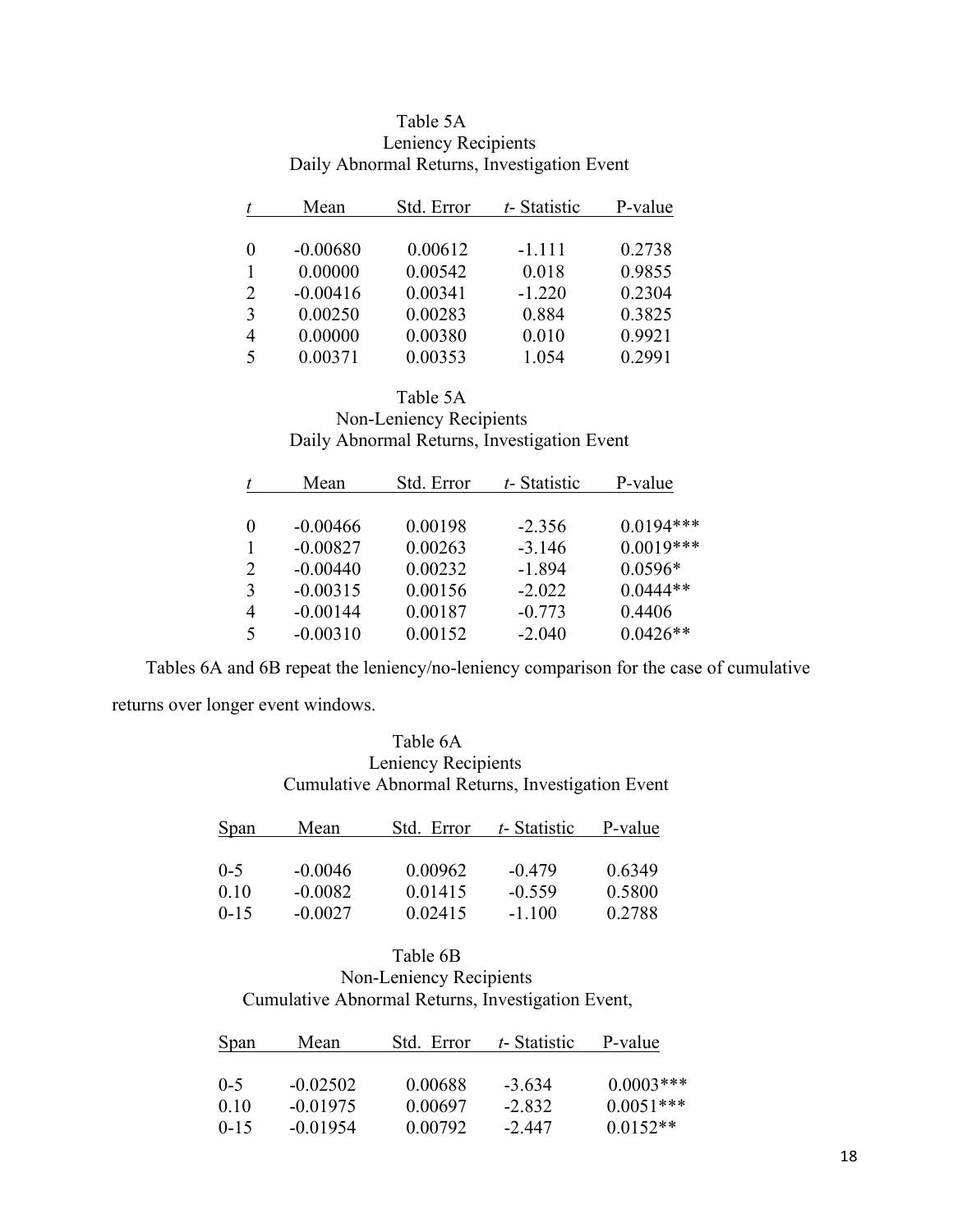Hypothesis 3 is thus also confirmed. It is readily apparent that the financial markets do discriminate between the confessing firms, on the one hand, and their co-conspirators, on the other. Specifically, while the impact of announcing that a firm is being investigated for illegal price-fixing has little or no impact on the equity price and market return of the firm that receives leniency, those firms not confessing suffer a significant loss. The negative abnormal return on the day of the announcement and the few days that immediately follow for non-leniency firms is on the order of 2.5 percentage points. There is a small bounce back subsequently but the loss is still nearly two percent two weeks after the announcement at the close of the event window.<sup>5</sup>

The fact that those firms first to confess and receive leniency appear to be exempt from negative consequences in the financial market is noteworthy for at least tow reasons. First, it implies that the markets must regard the presumptive end of the cartel as having little effect on the firm's profit. As noted above, this implies in turn that it is likely those firms that gain least from cartel participation that pursue the leniency option. Second, as the leniency recipients are typically not identified by the Justice Department, it seems clear that the markets nonetheless make that determination and price firm securities accordingly.

#### **5. What is Different About Leniency Firms?**

<u> 1989 - Johann Stein, fransk politik (d. 1989)</u>

The result above that the market differentiates between LP recipients and non-recipients in reacting to announcements of price-fixing investigations deserves further consideration. If one thinks of the negative response to such announcements as reflecting some combination of expected fines and lost cartel profits, it is clear that one reason for LP recipients better share price outcome is that they do not need to pay the criminal fines. This still leaves the negative effect of lost profits though as a force that pushed LP recipient share prices down somewhat if

results, there is no discernible effect of the settlement on either those firms receiving leniency or those that do not.<br>19  $^5$  We do not show the results for the event defined as the settlement date. As may be inferred from the earlier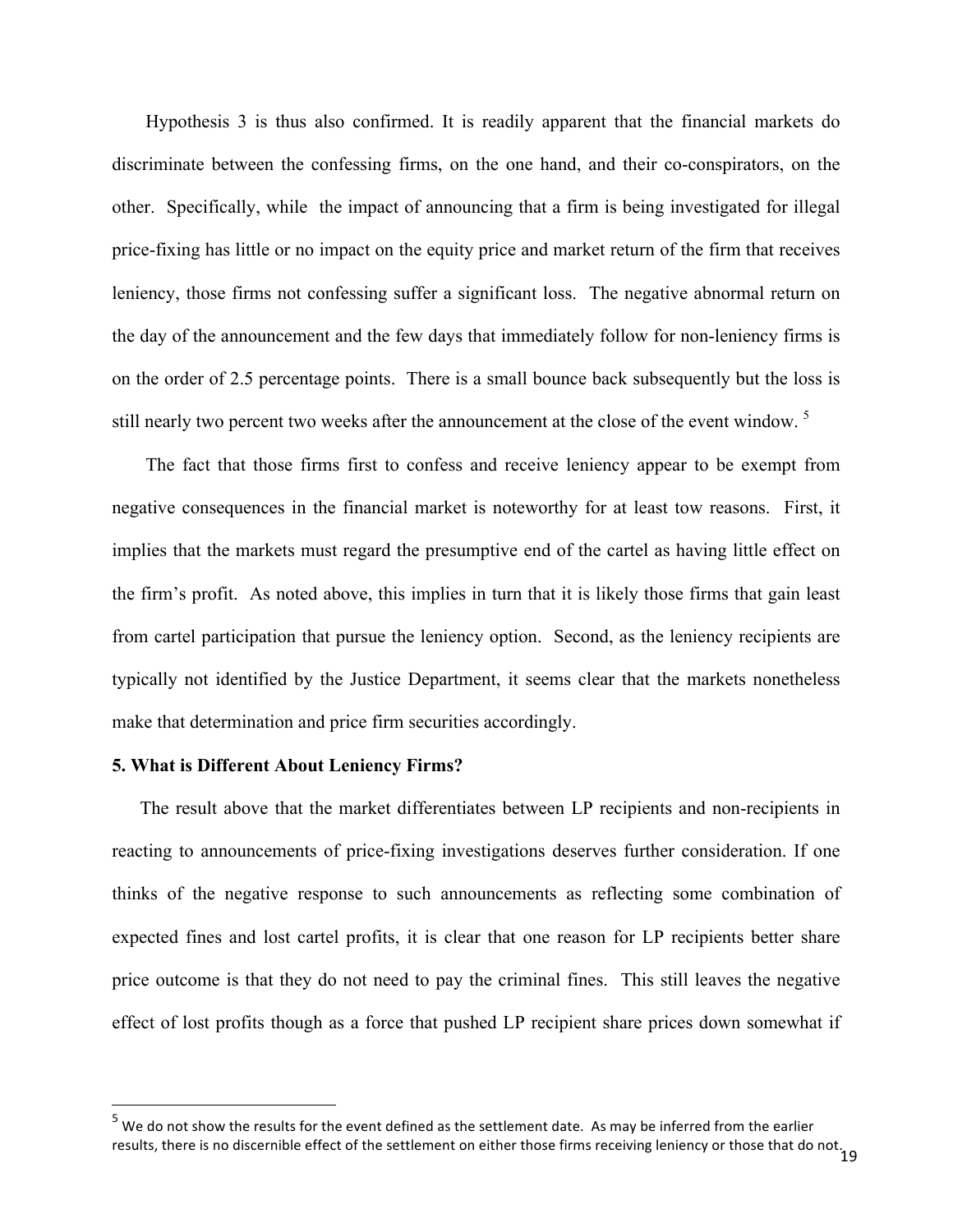not as much as the price decline of the non-recipient cartel members.<sup>6</sup> In turn, this suggests that those firms applying for leniency are among the least profitable members of the cartel. Because they do not earn much cartel profits, official actions that signal the end of the cartel has little effect on these firms' share prices.

Relatedly, Levenstein and Suslow (2011) find that cartels are less likely to survive if there are financial pressures from lenders. Thus, cartels in which firms have a low interest coverage ratio or perhaps a high debt-to-equity ratio seem to have less duration. This suggests that a further distinguishing feature of LP recipients is that they are under financial pressure as well.

In the US, the Department of Justice grants more or less complete criminal leniency to the first and only the first cartel member firm to reveal the collusion. However in the European Commission, multiple firms in a same cartel can be eligible for different degrees of leniency. Marvao (2012) therefore looks at European LP recipients not from the viewpoint of why they sought leniency but as an analysis of why and how much leniency they were awarded. Thus, Marvao (2012) looks at variables such as prior legal actions for price-fixing behavior, recidivism, and cartel duration and does not consider financial data as part of the explanation. However, if either the duration of a cartel or a prior history of cartel behavior are related positively to the ultimate criminal fine and civil damages, then these factors too could lead a firm to seek leniency.

I again use the PIC and Bloomberg Professional Service data. However, as complete financial data is not available for many firms, the number of observations had to be reduced to 495 securities. Within this group, there were 87 firms identified as LP recipients, 46 of them receive leniency in the US. Again, the European and Canadian cases may reflect different degrees of leniency. However, my target of this study only lies on firms receiving full immunity through leniency program. For the purpose of this analysis though, I simply code each firm with

<u> 1989 - Johann Stein, fransk politik (d. 1989)</u>

 $6$  Bosch and Eckard (1991) suggest a third force reflecting negative signals that the announcement generates regarding the firm's honesty or customer relations.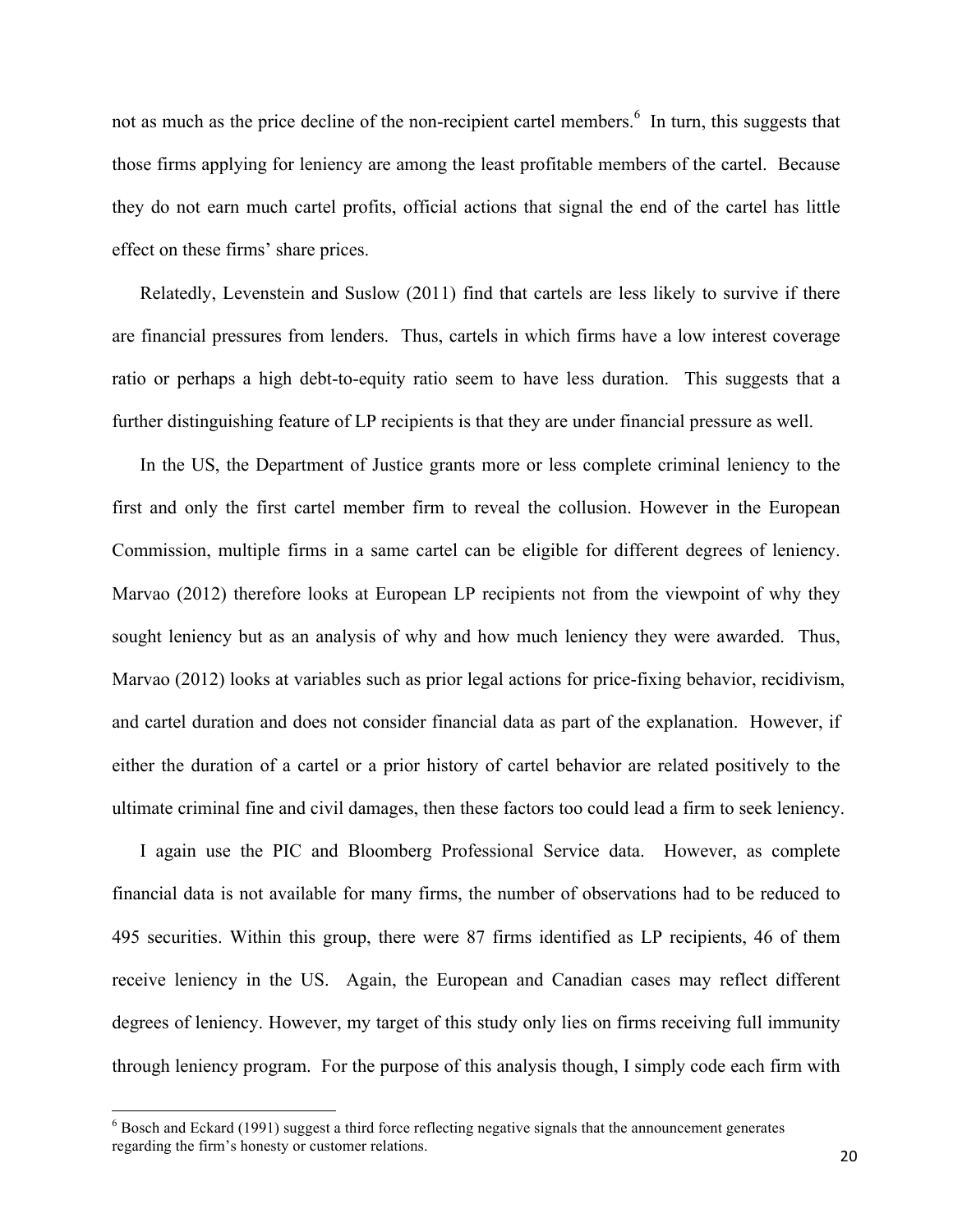a 1,0 dummy variable where 1 indicates an LP recipient with full immunity and 0 represents that the firm otherwise. There are then 87 firms coded as 1 in this case.

To explain this LP decision, I use a simple Probit regression as follows.

# $LP_i = \beta_0 + \beta_1 ROE_i + \beta_2 (D / E)_i + \beta_3 RDS_i + \beta_4 NO_i + \beta_5 CD_i + \beta_6 ECD_i + e_i$  (12)

Where

 $LP_i = 1.0$  dummy indicating whether firm *i* sought and received leniency

 $ROE_i$  = firm *i*'a return on equity in quarter previous to the investigation announcement

 $(D/E)_I$  = firm *i*'s deb-to-equity ratio in the quarter previous to the investigation announcement

 $RDS_i - a 1.0$  dummy indication whether firm *i* has been involved in other cartels

- $NO<sub>i</sub>$  = the number of other firms involved in the cartel for which firm *i* is being investigated
- $CD_i$  = the number of years the cartel for which firm *i* is being investigated was in operation prior to the investigation announcement
- $ECD_i$  = a measure of the duration of the European Commission investigation into the cartel for which firm *i* is being investigated

As noted, equation (12) is estimated as a probit equation. I do this with and without fixed industry effects to control for unobserved factors that vary by industry and that may affect a firm's decision to confess an seek leniency. The results are shown in Tables 7 and 8.

From the value of coefficients, it is readily apparent that that the number of firms, cartel duration and EC investigation duration have very little impact on a cartel member's seeking and getting antitrust leniency. Although in some cases these variables are statistically significant, they are not consistently so. Even when they do achieve statistical significance however, their coefficient estimates are so small that they have no real economic significance.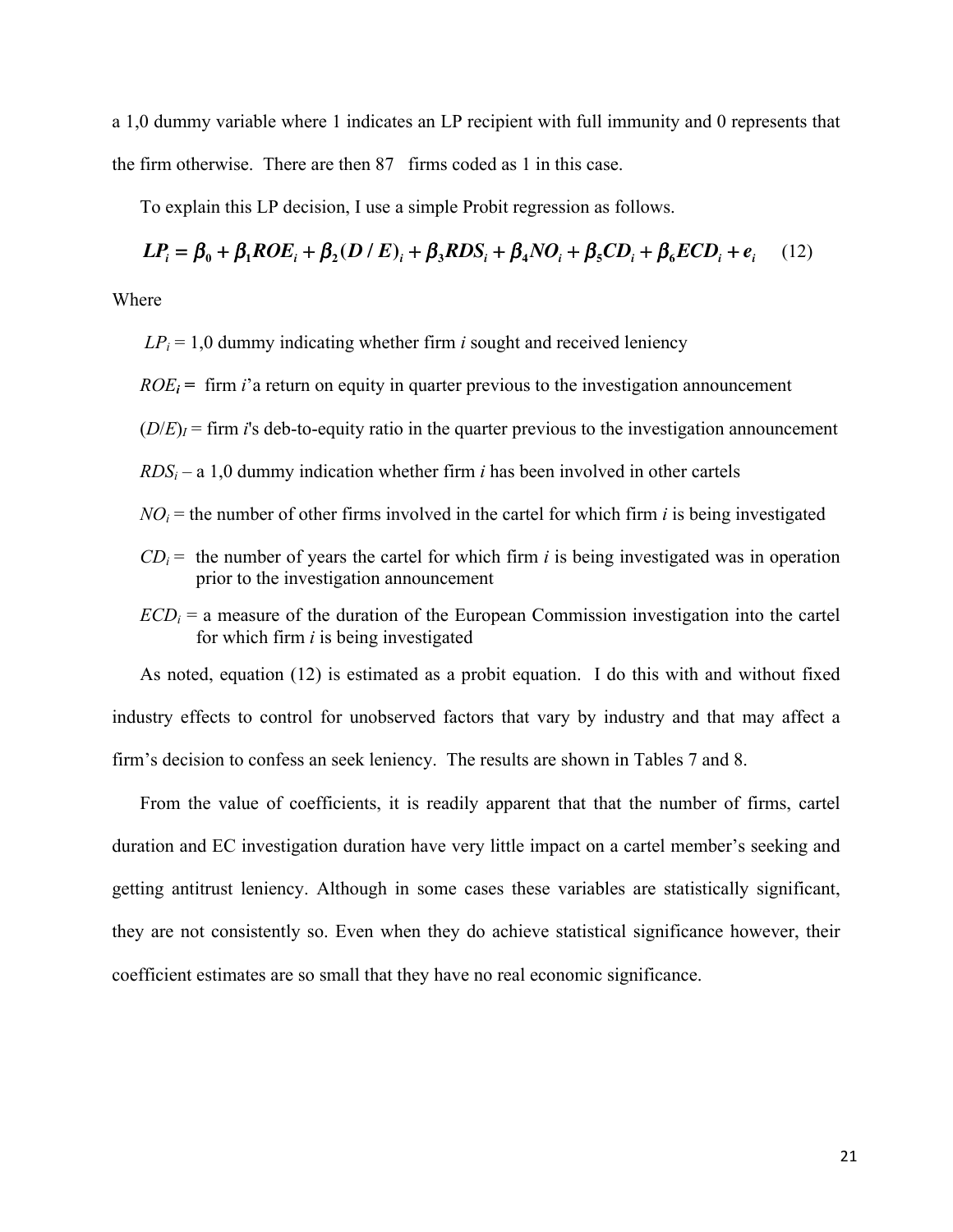|                 |            | Dependent variable $= L P_i$<br>LP Status |              |
|-----------------|------------|-------------------------------------------|--------------|
| Variables:      | (1)        | (2)                                       | (3)          |
| $ROE_i$         | $-0.0950*$ | $-0.0883**$                               | $-0.0934**$  |
|                 | (0.049)    | (0.042)                                   | (0.039)      |
| $(D/E)_i$       | $-0.0064*$ | $-0.0052*$                                | $-0.0033$    |
|                 | (0.004)    | (0.003)                                   | (0.003)      |
| $RDS_i$         |            | $0.1240***$                               | $0.1080***$  |
|                 |            | (0.025)                                   | (0.025)      |
| $NO_i$          |            |                                           | $-0.0016*$   |
|                 |            |                                           | (0.001)      |
| CD <sub>i</sub> |            |                                           | $-4.15e-06$  |
|                 |            |                                           | $(2.57e-06)$ |
| $ECD_i$         |            |                                           | $0.0005**$   |
|                 |            |                                           | (0.0003)     |
| Ob              | 495        | 495                                       | 469          |

### **Table 7 Probit Regression of LP Decision Without Fixed Effects Dependent Variable =** *LPi*

Robust standard errors in parentheses \*\*\* p<0.01, \*\* p<0.05, \* p<0.1

| Table 8                                                    |
|------------------------------------------------------------|
| <b>Probit Regression of LP Decision With Fixed Effects</b> |
| Dependent Variable = $LP_i$                                |

|            |            | <b>LP</b> Status |              |
|------------|------------|------------------|--------------|
| Variables: | (1)        | (2)              | (3)          |
| $ROE_i$    | $-0.0866*$ | $-0.1060**$      | $-0.1350***$ |
|            | (0.052)    | (0.046)          | (0.049)      |
| $(D/E)_i$  | $-0.0019$  | $-0.0032$        | $-0.0033$    |
|            | (0.003)    | (0.003)          | (0.003)      |
| $RDS_i$    |            | $0.1120***$      | $0.0996***$  |
|            |            | (0.030)          | (0.030)      |
| $NO_i$     |            |                  | $-0.0010$    |
|            |            |                  | (0.001)      |
| $CD_i$     |            |                  | $-5.05e-06*$ |
|            |            |                  | $(2.67e-06)$ |
| $ECD_i$    |            |                  | $0.0006*$    |
|            |            |                  | (0.0003)     |
| Ob         | 443        | 443              | 421          |

Robust standard errors in parentheses

\*\*\* p<0.01, \*\* p<0.05, \* p<0.1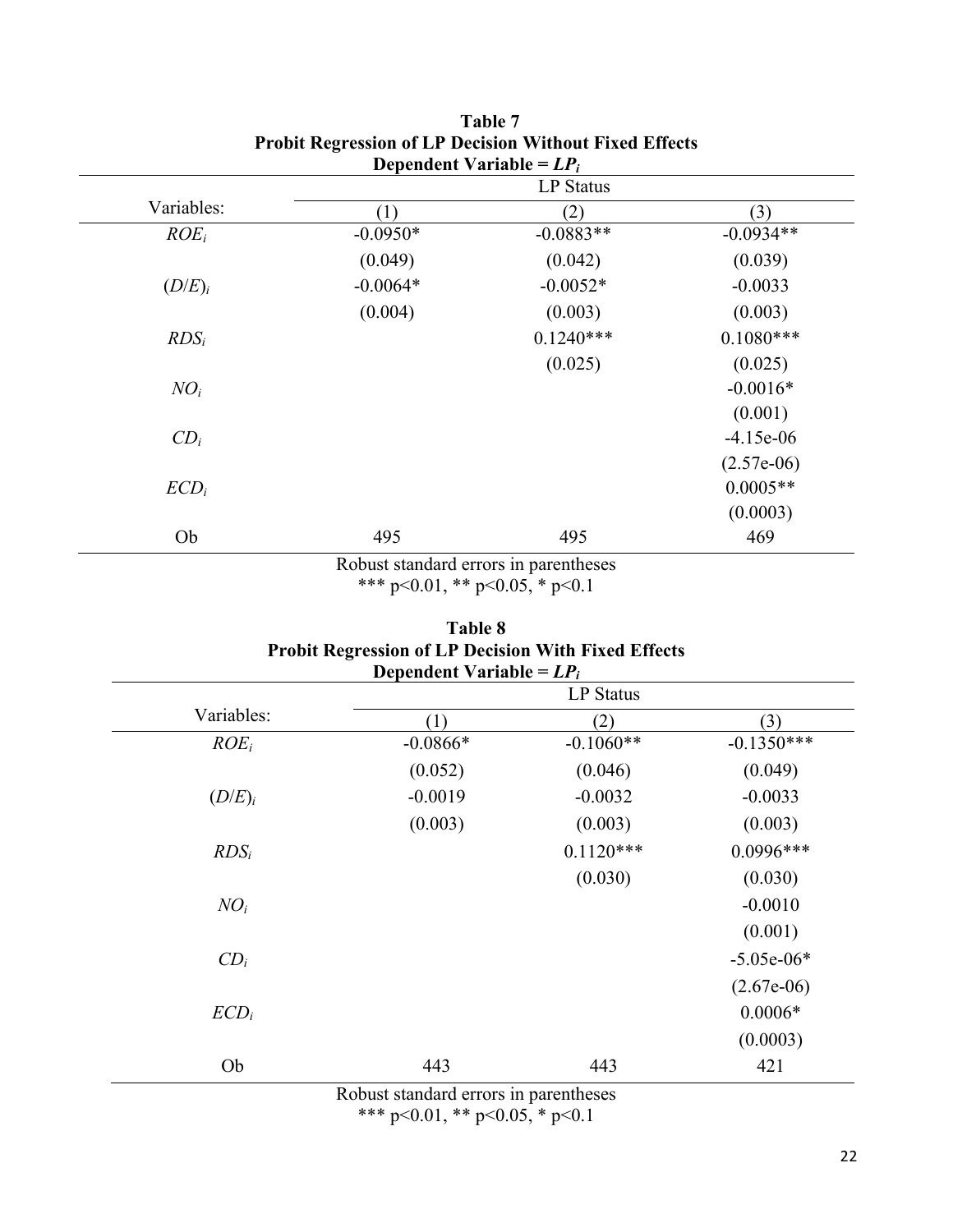I now turn to the interest financial variables of interest. Somewhat surprisingly, a firm's debtto-equity ratio appears if anything to have a negative effect on a firm's leniency status. That is, the likelihood of being a cartel member that seeks and obtains leniency seems to decline with the debt-to-equity ratio. However, this effect vanishes when industry fixed effects are allowed. A similar pattern is observed if I replace the debt-to-equity ratio with the interest coverage ratio as an alternative measure of firm liquidity pressures.

As expected, however, the profitability of the firm is a very important determinant of a firm's likely leniency status and enters with the expected negative sign. This finding is consistent across specifications and continues to hold even after fixed industry effects are included. In general, a one-percent increase in a firm's recent return on equity leads to at least an equivalent one-percent drop in the probability that the firm will seek and get leniency. This is a relatively large effect and suggests that firms with even a limited profit differential may exhibit significant differences in applying for and receiving leniency. Hypothesis 4 is confirmed.

#### **6. Summary and Conclusion**

An event study is a useful way to isolate the financial markets' reaction to "news" regarding a firm's fundamentals by comparing equity returns predicted by some estimated return generating process with the actual returns at the time of the event In this paper, I have focused on "news" that the firm is under investigation for price-fixing behavior. Unlike most prior event studies that rely on a single factor model such as the Capital Asset Pricing Model to generate expected returns, I use the richer three-factor model suggested by Fama and French (1993).

I find that firms pay a significant stock market price once they are identified as under investigation for illegal collusion. Specifically, these firms lose on average close to two percent of their equity value in the four to five days immediately following the announcement. While a small part of this loss is later recovered, the loss still stands at 1.75 percent or higher at the end of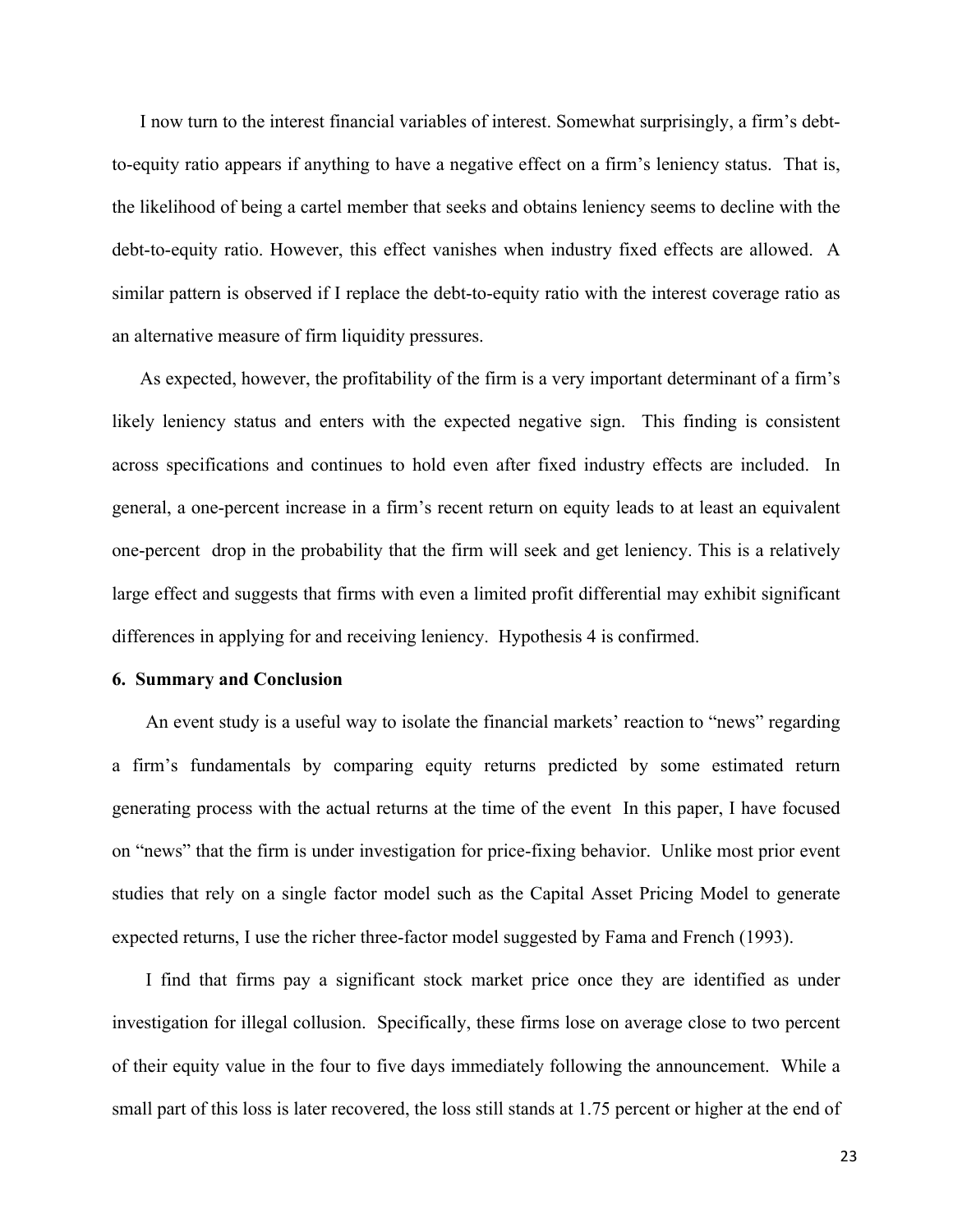the even window two weeks later. However, those cartel members that confess first and receive criminal leniency as a result do not suffer any negative return at the time the investigation is announced. Despite the lack of any official statement identifying these firms, the market seems to ferret their identity out and to price their securities differently. The lack of any equity price effects for these firms also suggests that they earned little extra profit from their cartel membership.

In contrast to the impact of an investigation announcement, the news that the case is settled generates little market reaction. Presumably, this reflects the fact that the market can follow the legal process that follows the start of an investigation and incorporate the settlement into its pricing well ahead of the actual settlement data. Along with the market's ability to work out the identity of leniency-receiving firms, the fact that it also rationally reflects any settlement effects into equity prices well in advance of the settlement date may both be taken as fairly strong evidence that the market is informationally efficient.

I also find that less profitable firms are more likely to seek and obtain leniency. Because these firms incur no or little criminal liability, this finding is roughly consistent with the fact that these firms do not suffer a negative abnormal return when the investigation is announced. If firms that were earning substantial profit from the cartel sought and received leniency, I would then expect that the end of the cartel and the loss of that profit would be reflected in a share price decline.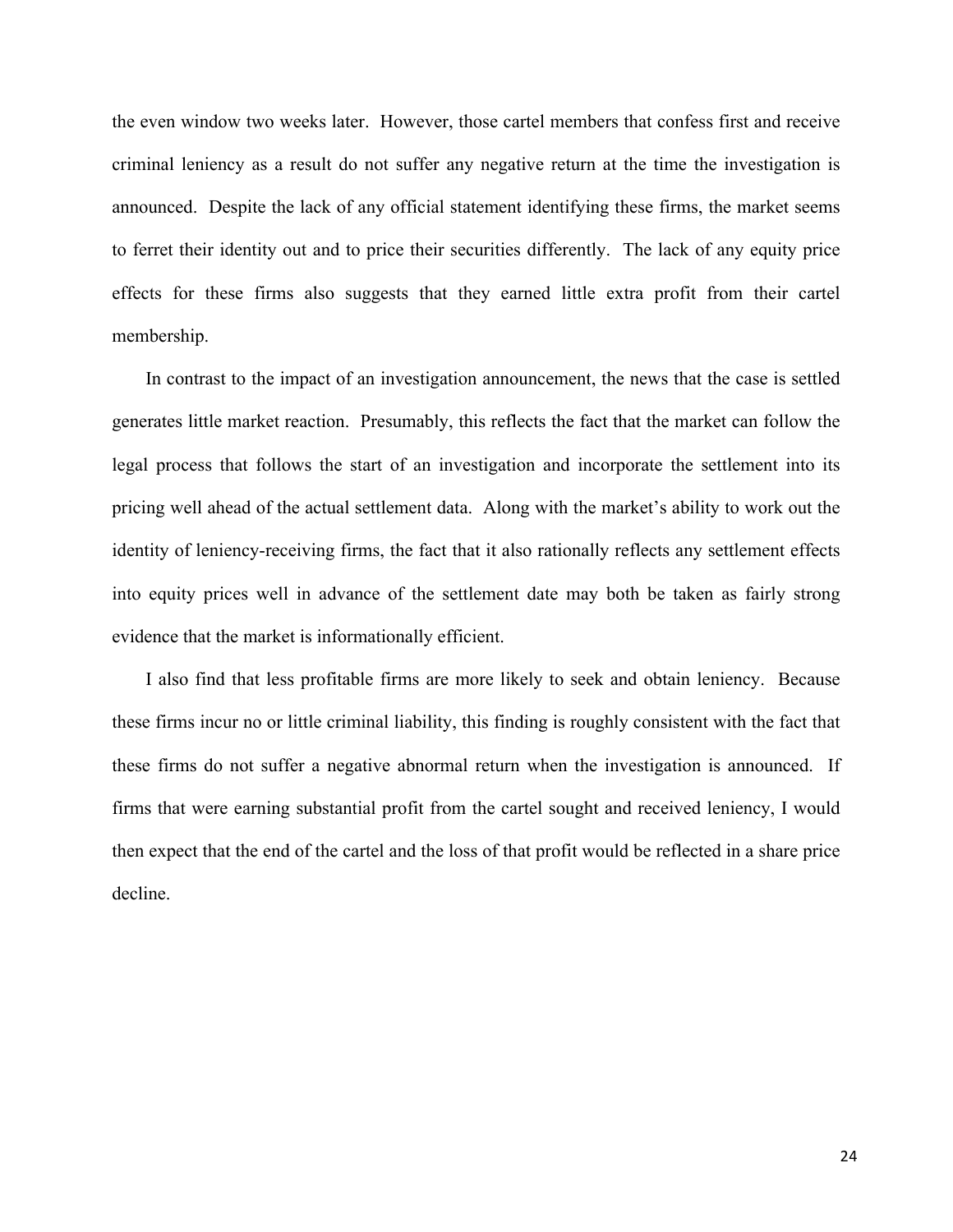## **Appendix-Figures and Tables**

|                | Mean Abnormal Return |           |                             |           |
|----------------|----------------------|-----------|-----------------------------|-----------|
|                | <b>First Notice</b>  |           | Case Close or First Penalty |           |
| span           | mean                 | sd        | mean                        | sd        |
| $-15$          | $-0.001794$          | 0.0216451 | 0.0028541                   | 0.0198117 |
| $-14$          | $-0.002049$          | 0.0174951 | 0.0004936                   | 0.0183186 |
| $-13$          | 0.0000183            | 0.0182002 | $-0.0007394$                | 0.0246579 |
| $-12$          | $-0.000657$          | 0.0171048 | 0.0039848                   | 0.0234744 |
| $-11$          | 0.0017572            | 0.017917  | $-0.0003938$                | 0.0299455 |
| $-10$          | 0.0024228            | 0.0192314 | 0.0007762                   | 0.0318471 |
| $-9$           | 0.0009053            | 0.0183908 | 0.0011059                   | 0.0263335 |
| $-8$           | 0.0006424            | 0.0235137 | 0.0054656                   | 0.025776  |
| $-7$           | 0.0001285            | 0.0202761 | 0.0012307                   | 0.0197322 |
| $-6$           | 0.00119              | 0.0209015 | 0.0013013                   | 0.0215827 |
| $-5$           | 0.0003233            | 0.019183  | 0.0002554                   | 0.0197572 |
| $-4$           | 0.0014373            | 0.0195225 | 0.001009                    | 0.0209615 |
| $-3$           | 0.0008531            | 0.0185882 | $-0.0009137$                | 0.0198378 |
| $-2$           | 0.00008              | 0.0166105 | 0.0024227                   | 0.024196  |
| $-1$           | 0.0019962            | 0.020891  | 0.0016605                   | 0.0186508 |
| $\mathbf{0}$   | $-0.004842$          | 0.0306879 | 0.0005171                   | 0.0204525 |
| $\mathbf{1}$   | $-0.007043$          | 0.0379549 | $-0.0004921$                | 0.0249667 |
| $\overline{2}$ | $-0.004364$          | 0.0324945 | $-0.0000386$                | 0.0261001 |
| $\overline{3}$ | $-0.002321$          | 0.0222031 | 0.0001212                   | 0.0243577 |
| $\overline{4}$ | $-0.001226$          | 0.0268014 | $-0.000189$                 | 0.0243832 |
| 5              | $-0.002106$          | 0.0223142 | $-0.0005691$                | 0.0229902 |
| 6              | 0.0010618            | 0.0289782 | 0.0005509                   | 0.021833  |
| $\overline{7}$ | $-0.000167$          | 0.0193453 | 0.0030318                   | 0.0208768 |
| 8              | 0.0026928            | 0.0238995 | $-0.0011333$                | 0.0235921 |
| 9              | $-0.000284$          | 0.0230378 | 0.0028016                   | 0.0193994 |
| 10             | 0.0006687            | 0.0254826 | 0.0006282                   | 0.0257234 |
| 11             | $-0.000698$          | 0.03269   | 0.0028123                   | 0.0225915 |
| 12             | 0.0014367            | 0.0298957 | 0.0027655                   | 0.0259226 |
| 13             | $-0.000688$          | 0.0244046 | 0.0017566                   | 0.022329  |
| 14             | 0.0013095            | 0.0270499 | $-0.002464$                 | 0.0213687 |
| 15             | $-0.0008$            | 0.0245897 | $-0.0000385$                | 0.0169176 |

## **Table 0. Daily Mean Abnormal Returns**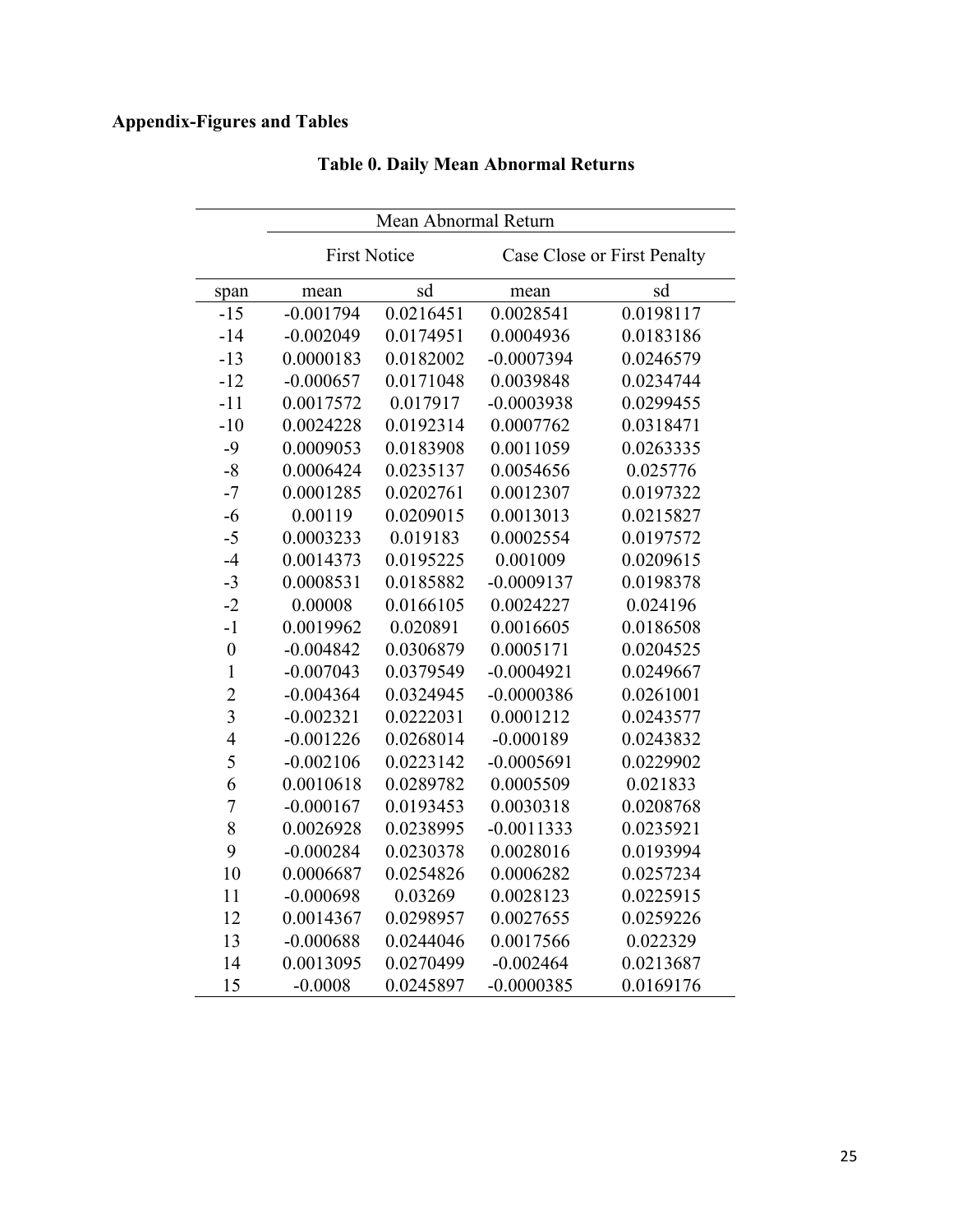## **Figure 2 Cumulative Abnormal Return**



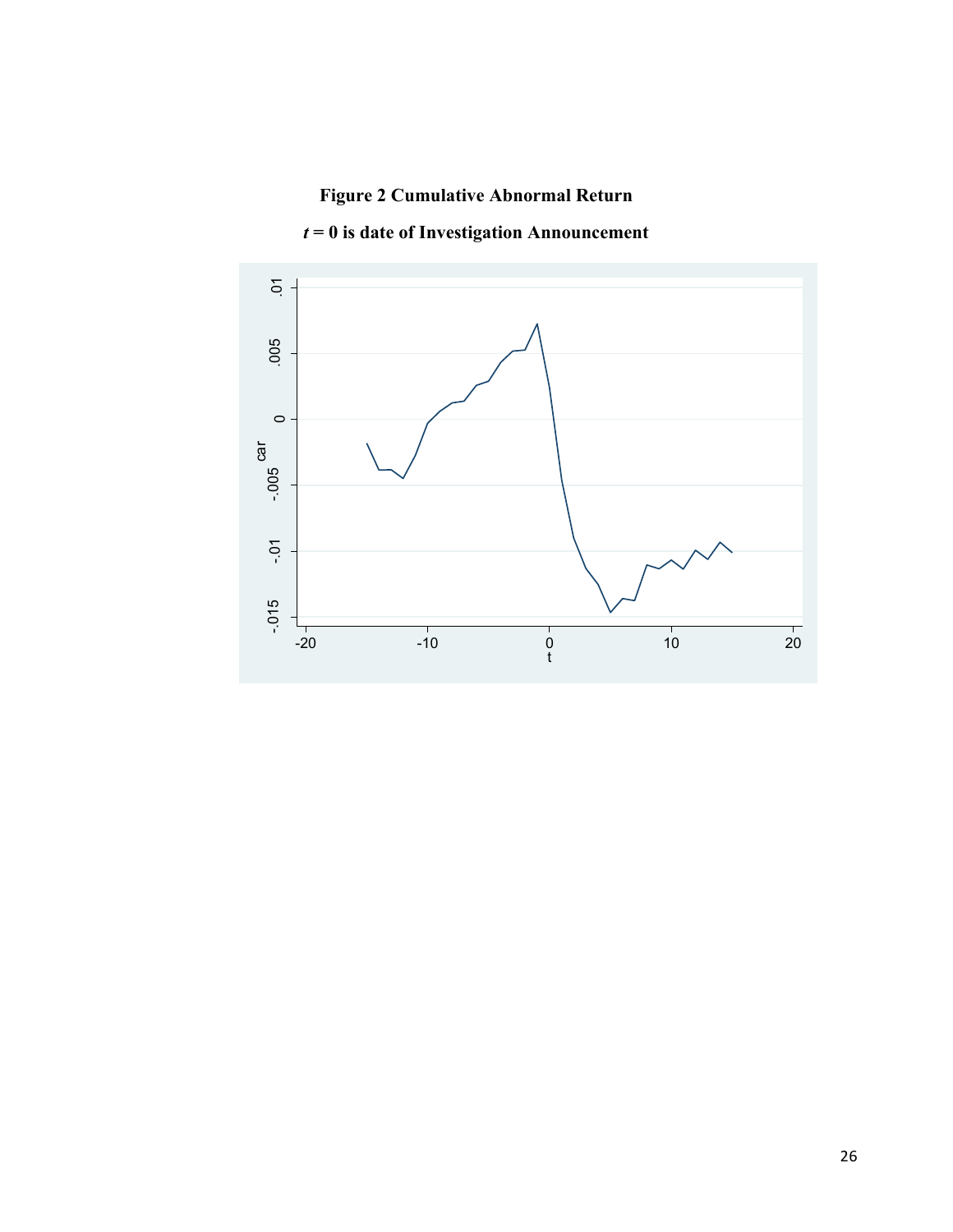## **Figure 3**

## **Daily Actual, Predicted, and Abnormal Returns,**

## *t* **= 0 is date of Settlement Announcement**

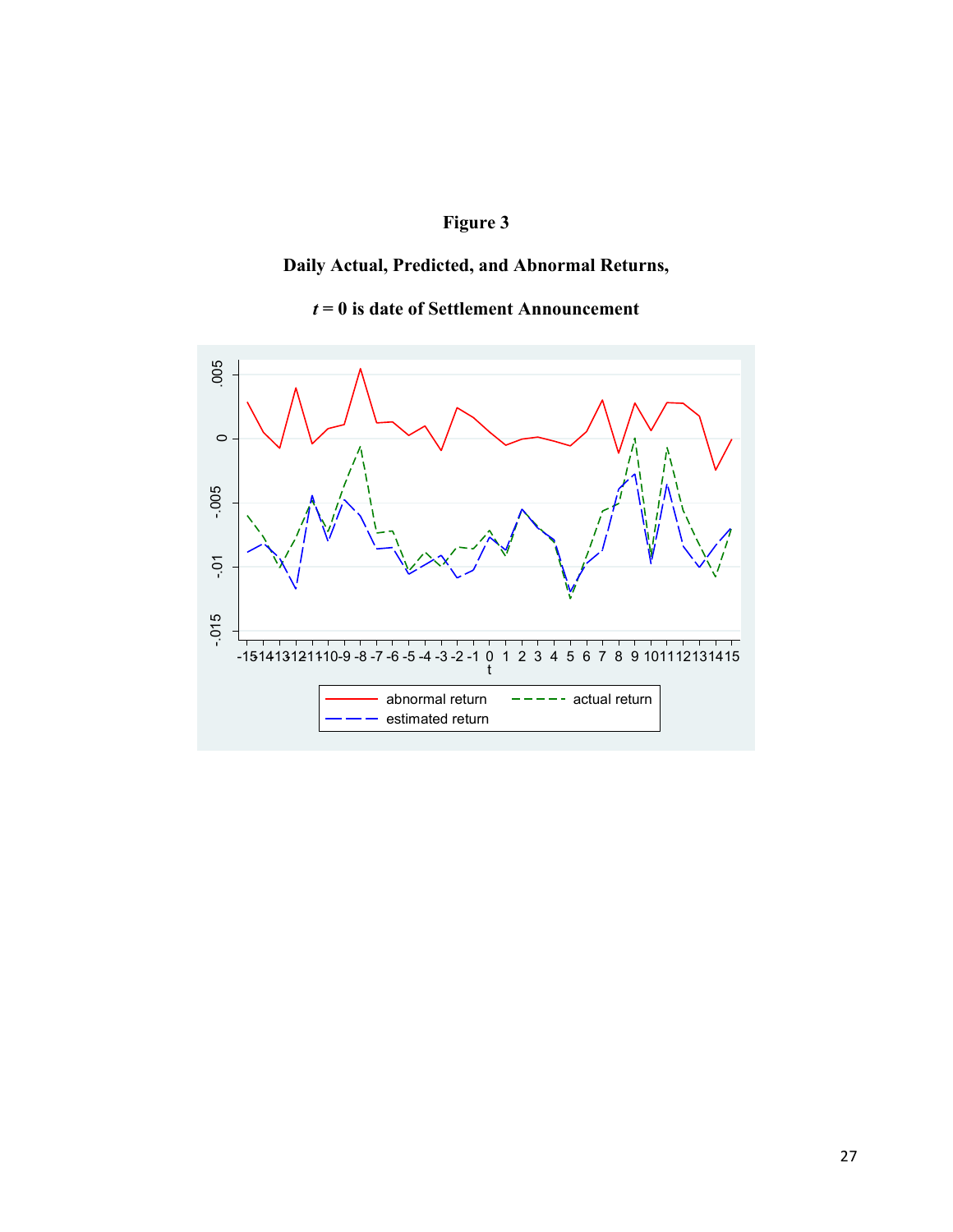#### **References**

- Becker, G., (1968). "Crime and Punishment: An Economic Approach." *Journal of Political Economy*, 76, 169-217.
- Binder, John J. (1998). "The Event Study Methodology Since 1969." *Review of Quantitative Finance and Accounting*, 11, 111-137
- Boehmer, E., J. Musumeci, and A. Poulsen (1991). "Event-study Methodology under Conditions of Event-induced Variance." *Journal of Financial Economics,* 30 (2), 253–72
- Bosche Jean-Claude and Eckard E. Woodrow (1991). "The Profitability of Pricing Fixing: Evidence From Stock Market Reaction to Federal Indictments." *The Review of Economics and Statics*, 73 (2), 309-17
- Brown Stephen J. and Warner Jerold B. (1980). "Measuring security price performance." *Journal of Financial Economics*, 8 (3), 205-58
- Brown, Stephen J. and Warner Jerold B. (1985). "Using Daily Stock Returns The Case of Event Studies\*." *Journal of Financial Economics*, 14, 3-31
- Bucirossi, P. and G. Spagnolo (2007). "Optimal Fines in the Era of Whistleblowers: Should Price-Fixers Still Go To Prison?" in V. Goshal and J. Stennek, eds., *The Political Economy of Antitrust*. Amsterdam: North-Holland (Elsevier).
- Campbell, J. Y., W. Lo, and A. C. MacKinlay (1997). *The Econometrics of Financial Market*. Princeton, NJ: Princeton University Press.
- Charles J Corrado (1989). "A nonparametric test for abnormal security-price performance in event studies." *Journal of Financial Economics*, 23 (2), 385-95.
- Combe, E., and C. Monnier (2011). "Fines Against Hard Core Cartels in Europe: The Myth of Overenforcement." *Antitrust Bulletin,* 56, 235–76.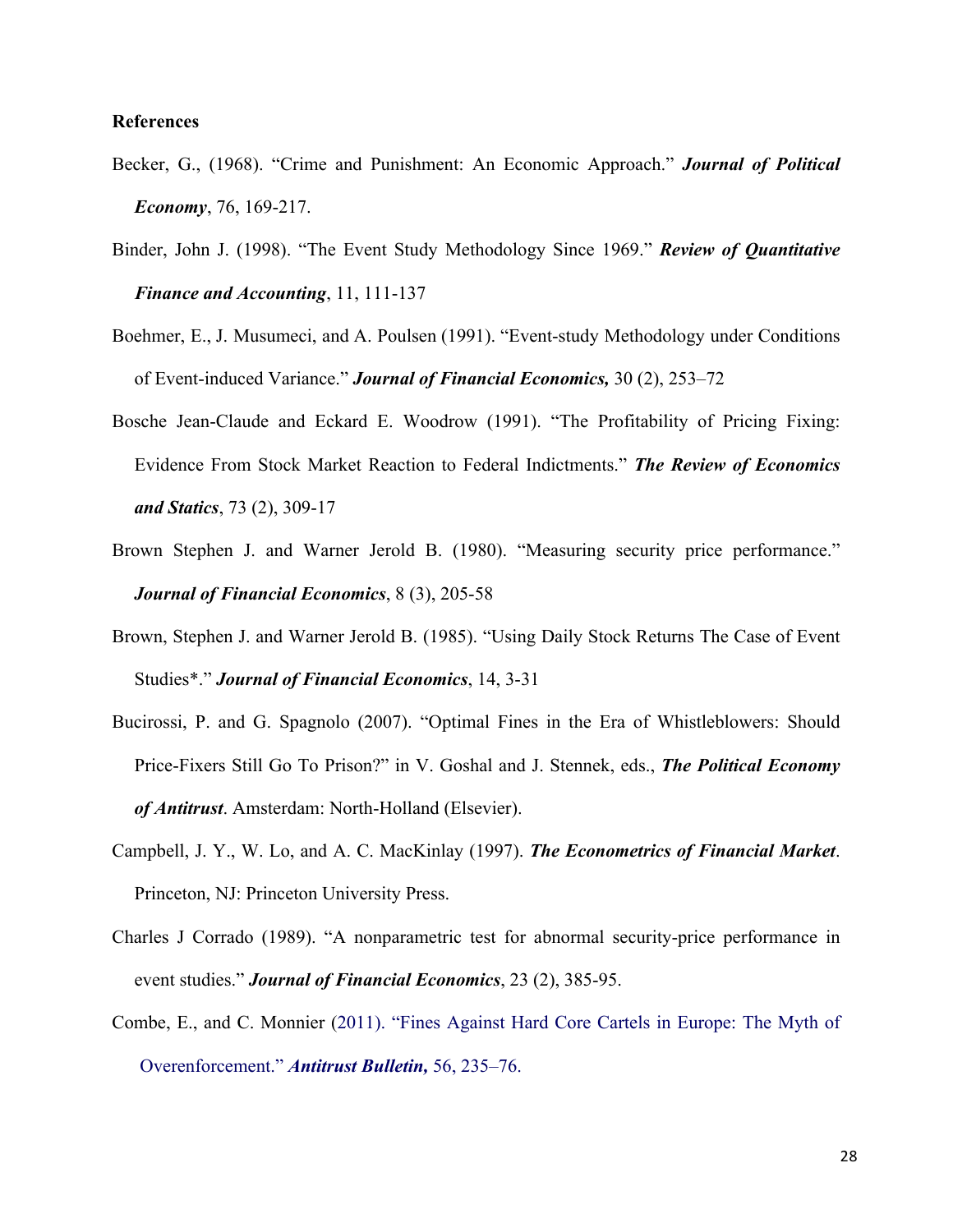- Connor, J. and R. H. Lande (2012). "Cartels as Rational Business Strategy: Crime Pays." *Cardozo Law Review*, 34 (2), 427-89
- Cowan, Arnold R. (1992). "Nonparametric Event Study Tests." *Review of Quantitative Finance and Accounting*, 2 (4), 143-58
- Fama, Eugene F. and French, Kenneth R. (1993). "Common Risk Factors in the Returns on Stocks and Bonds." *Journal of Financial Economics*, 33 (1), 3-56
- Fama, Eugene F. and Fisher, Lawrence and Jensen, Michael C. and Roll, Richard (1969). " The Adjustment of Stock Prices to New Information." *International Economic Review*, 10 (1), 1- 21
- Garbade, K. D., W. L. Silber, and L. J. White. (1982). "Market Reaction to the Filing of Antitrust Suits: An Aggregate and Cross-Sectional Analysis" *The Review of Economics and Statistics,* 64 (November), 686-91.
- Günster, Andrea and Van Dijk, Mathijs A., "The Impact of European Antitrust Policy: Evidence from the Stock Market" (June 20, 2011). Available at SSRN: http://ssrn.com/abstract=1598387
- Gershon Mandelker (1974). "Risk and Return: The Case of Merging Firms." Journal of Financial Economics, 1 (4), 303-35
- Harberger, Arnold C. (1954). "Monopoly and Resource Allocation." *The American Economic Review,* 44 (2), 77-87
- J.C. Ellert "Antitrust Enforcement and the Behavior of Stock Prices**."** *University of Chicago*, Chicago, IL (1975), Unpublished dissertation
- Levenstein, M. C. and V. Y. Suslow (2006). "What Determines Cartel Success?" *Journal of Economic Literature,* 44 (March), 43-95.